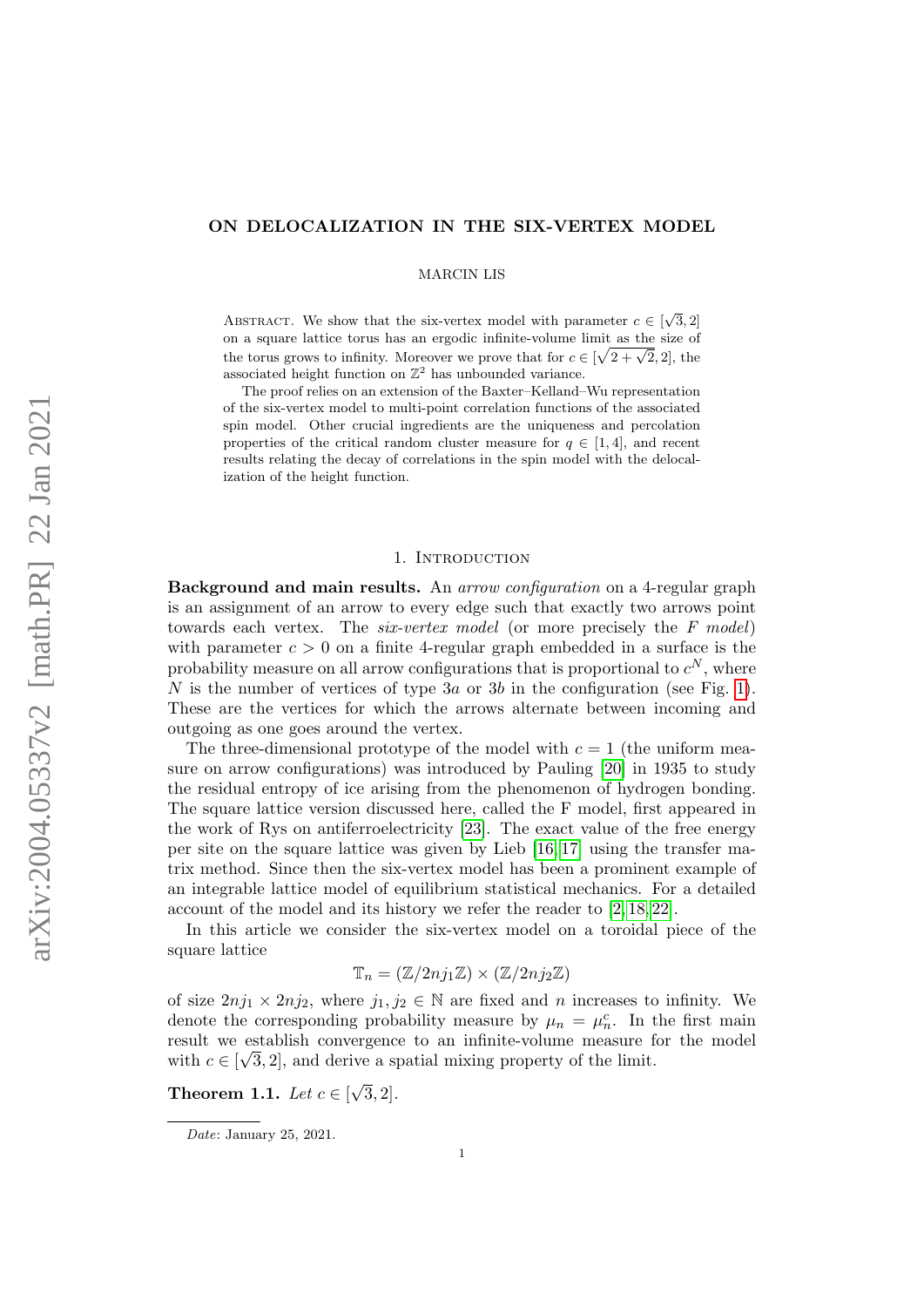<span id="page-1-0"></span>

FIGURE 1. Six possible arrow configurations around a vertex of  $\mathbb{T}_n$ . To each such configuration there correspond two spin configurations which differ by a global sign change. The configuration with the upper left spin fixed to  $-i$  is depicted here. The solid (resp. dotted) black line represents an edge of  $\mathbb{T}_n^{\bullet}$  (resp.  $\mathbb{T}_n^{\circ}$ ).

(i) There exists a translation invariant probability measure  $\mu = \mu^c$  (independent of  $j_1$  and  $j_2$ ) on arrow configurations on  $\mathbb{Z}^2$ , such that

$$
\mu_n \to \mu \text{ weakly} \quad \text{as } n \to \infty.
$$

(ii) There exists  $\kappa = \kappa(c) > 0$  such that for any two local events A and B depending on the state (orientation) of edges in finite boxes  $\Lambda, \Lambda' \subset E(\mathbb{Z}^2)$ respectively, we have

<span id="page-1-2"></span>(1.1) 
$$
|\mu(A \cap B) - \mu(A)\mu(B)| \le K_{|\Lambda|, |\Lambda'|} d(\Lambda, \Lambda')^{-\kappa},
$$

where  $d(\Lambda, \Lambda')$  is the graph distance between  $\Lambda$  and  $\Lambda'$ , and where  $K_{|\Lambda|, |\Lambda'|}$ depends only on the size of the boxes.

(iii) In particular,  $\mu$  is ergodic with respect to any nontrivial translation.

An observable of interest in the six-vertex model is its height function h. For now we consider it directly in the infinite volume limit as an integer-valued function defined on the faces of  $\mathbb{Z}^2$ . We first chose a chessboard white and black coloring of the faces of  $\mathbb{Z}^2$ . For reasons to become clear later, we set h to be  $\pm 1$ with probability  $1/2$  on a chosen white face  $u_0$  next to the origin of  $\mathbb{Z}^2$ . For any other face u and a dual oriented path  $\gamma$  connecting  $u_0$  with u, we denote by  $h^\gamma_{\leftarrow}(u)$ and  $h^{\gamma}_{\rightarrow}(u)$  the numbers of arrows in the underlying six-vertex configuration that cross  $\gamma$  from right to left, and from left to right respectively. The height at u is then defined by

<span id="page-1-1"></span>(1.2) 
$$
h(u) - h(u_0) = h^{\gamma}_{\leftarrow}(u) - h^{\gamma}_{\rightarrow}(u).
$$

That the right-hand side is independent of  $\gamma$  follows from the fact that  $\mathbb{Z}^2$  is simply connected and from the property that six-vertex configurations form conservative flows.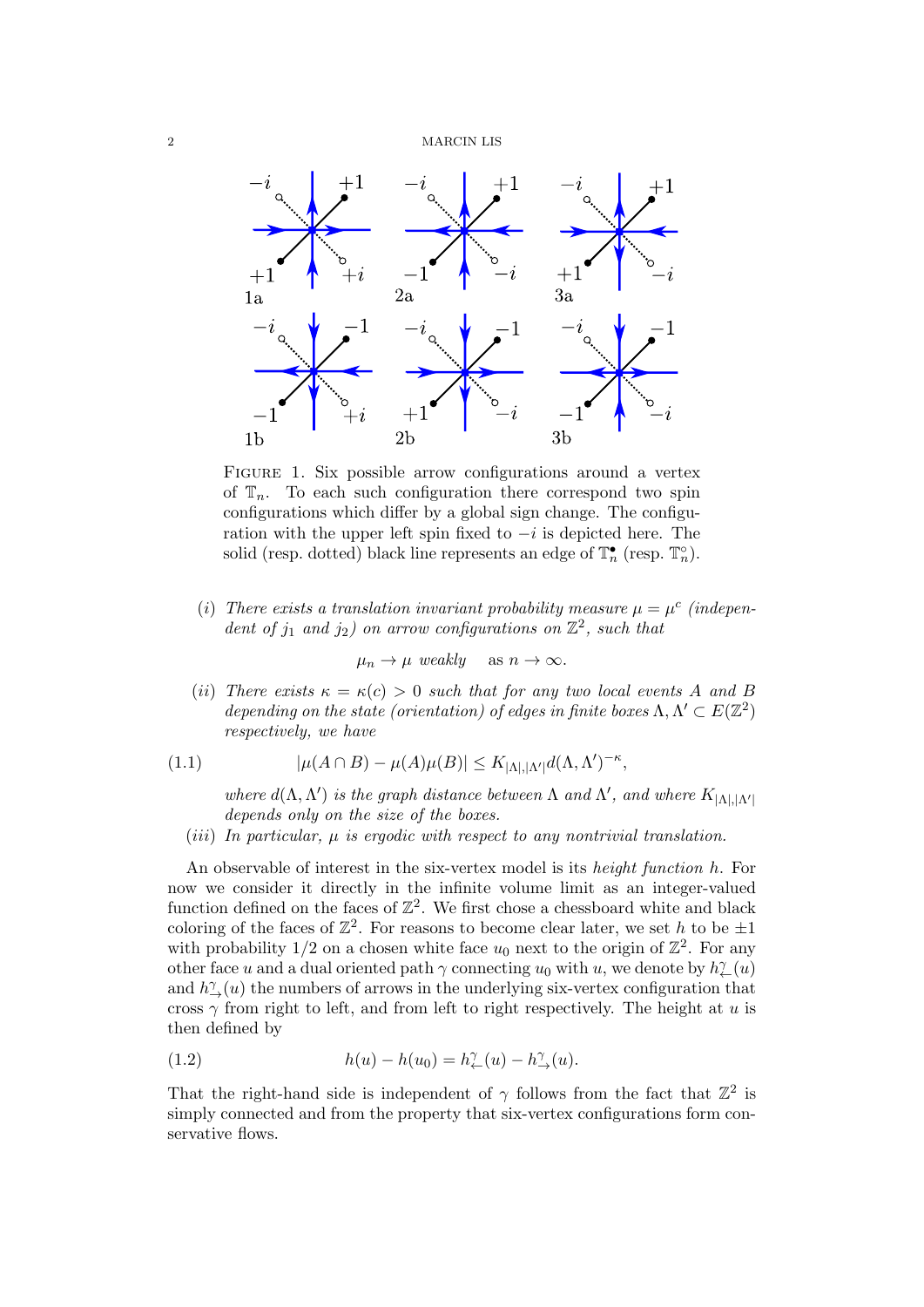It is predicted that the model should undergo a phase transition at  $c = 2$  in the sense that the variance of the height-function should be uniformly bounded (over all faces of  $\mathbb{Z}^2$ ) for  $c > 2$  (the *localized* regime), and should be unbounded for  $c \leq 2$  (the *delocalized* regime). So far this has been rigorously confirmed for  $c > 2$  [\[6,](#page-23-7) [13\]](#page-23-8),  $c = 2$  [\[8,](#page-23-9) 13],  $c = 1$  [\[5,](#page-23-10) [7,](#page-23-11) [24\]](#page-23-12), the free fermion point  $c =$  $\sqrt{2}$  [\[14\]](#page-23-13) corresponding to the dimer model, and a small neighborhood of  $c =$  $\sqrt{2}$  [\[11\]](#page-23-14). Moreover, logarithmic (in the distance to the origin) divergence of the variance was established in  $[7, 8, 13]$  $[7, 8, 13]$  $[7, 8, 13]$ . We note that a closely related result was recently proved also in the model of uniform Lipschitz functions on the triangular lattice  $[12]$ . Finally, a much stronger property was obtained in  $[11, 14]$  $[11, 14]$ , namely that the fluctuations of the height function in the scaling limit are described by the Gaussian free field. The following result adds to this list by identifying by the Gaussian free held. The following result adds to<br>delocalization in the weak sense for all  $c \in [\sqrt{2 + \sqrt{2}}, 2]$ .

<span id="page-2-0"></span>**Theorem 1.2** (Delocalization of the height function). Let  $c \in [\sqrt{2+\sqrt{2}},2]$ . Then under the infinite volume measure  $\mu$  we have

(1.3) 
$$
\mathbf{Var}_{\mu}[h(u)] \to \infty \quad as \quad |u| \to \infty,
$$

where u is a face of  $\mathbb{Z}^2$ .

We note that Theorem [1.1](#page-0-0) and a stronger version of Theorem [1.2](#page-2-0) yielding logarithmic divergence of the variance have been independently proved for all  $c \in [1,2]$  in the work of Duminil-Copin et al. [\[9\]](#page-23-16). However, the methods that we use are different than those of [\[9\]](#page-23-16) and arguably more elementary. We also believe that the ideas presented in this paper will be useful in further analysis of the six-vertex model, in particular in questions regarding its scaling limit.

Outline of the approach. Before explaining the arguments in detail, we give a brief overview of our approach. We color the faces of  $\mathbb{T}_n$  and  $\mathbb{Z}^2$  in a checkerboard brief overview of our approach. We color the faces of  $\mathbb{I}_n$  and  $\mathbb{Z}$ <sup>-</sup> in a checkerboard manner. Let  $\mathbb{Z}_\bullet^2$  (resp.  $\mathbb{Z}_\circ^2$ ) be the square lattice of side length  $\sqrt{2}$  rotated by  $\frac{\pi}{4}$  whose vertices are the black (resp. white) faces of  $\mathbb{Z}^2$ , and where two vertices are adjacent if the corresponding faces of  $\mathbb{Z}^2$  share a vertex (see Fig. [3\)](#page-6-0). Let  $\mathbb{T}_n^{\bullet}$ and  $\mathbb{T}_n^{\circ}$  be defined analogously for  $\mathbb{T}_n$ . The first main ingredient of the proofs of both main theorems is the Baxter–Kelland–Wu correspondence [\[1\]](#page-23-17) between √ the six-vertex model on  $\mathbb{T}_n$  with parameter  $c \in [\sqrt{3}, 2]$  and the critical random cluster model on  $\mathbb{T}_n^{\bullet}$  with cluster parameter

<span id="page-2-1"></span>(1.4) 
$$
q = (c^2 - 2)^2 \in [1, 4].
$$

For  $c \in [$ √ 3, 2), unlike for  $c \in [2,\infty)$ , this representation is not a stochastic, but rather a complex-measure coupling between the six-vertex and the (slightly modified) critical random cluster model. For this reason it has not been clear how to transfer relevant probabilistic information between the two sides of this coupling. The main novelty of our approach is an extension of this correspondence to identities between correlation functions of certain observables. These observables on the side of the six-vertex model are simply spins assigned to the faces of the lattice and given by

$$
\sigma(u) = i^{h(u)},
$$

where  $i$  is the imaginary unit. Note that from a spin configuration one recovers the six-vertex configuration in a unique (and local) way, and hence the spins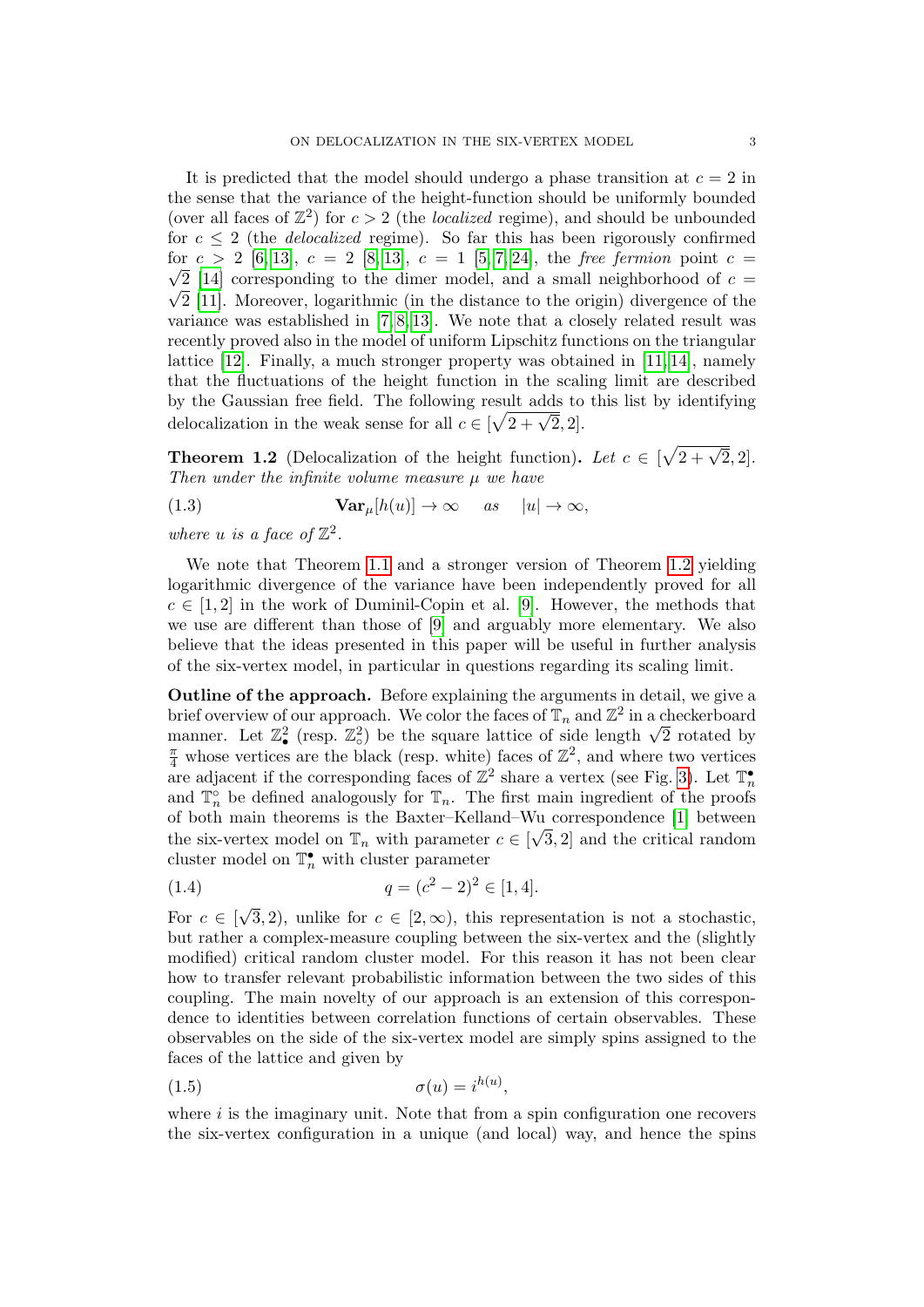carry all the probabilistic information of the six-vertex model. Recall that our convention is to fix the height function to be  $\pm 1$  with equal probability on a white face  $u_0$  adjacent to the origin. This makes the distribution of spins invariant under the sign change  $\sigma \mapsto -\sigma$ . Since the parity of the height function always changes between adjacent faces the spins are real on the black, and imaginary on the white faces of  $\mathbb{Z}^2$ . Also note that  $\sigma$  is always well-defined locally. Globally however, the height function may have a non-trivial period when one goes around the torus. If the period is nontrivial mod 4, the spin picks up a multiplicative term of −1 when going around the torus. This is a technical inconvenience that we discuss in more detail in the following sections.

To illustrate the type of identities between correlation functions obtained in this paper we briefly discuss here the simplest case of the two-point function. Let  $\phi$  be the critical random cluster measure on the rotated lattice  $\mathbb{Z}_\bullet^2$  (see Fig. [5\)](#page-9-0) with cluster parameter  $q \in [1, 4]$  as in [\(1.4\)](#page-2-1). The fact that this measure is unique, which was established by Duminil-Copin, Sidoravicius and Tassion in [\[8\]](#page-23-9), is crucial and constitutes the second main ingredient of our proof of Theorem [1.2.](#page-2-0) For two black faces  $u, u' \in \mathbb{Z}_\bullet^2$ , we establish that

<span id="page-3-0"></span>(1.6) 
$$
\mathbf{E}_{\mu}[\sigma(u)\sigma(u')] = \mathbf{E}_{\phi}[\rho^{N(u,u')}(-\rho)^{N(u',u)}],
$$

where

<span id="page-3-2"></span>(1.7) 
$$
\rho = \tan \lambda, \quad \text{with} \quad \sqrt{q} = 2\cos \lambda,
$$

and where  $N(u, u')$  is the number of loops on  $\mathbb{Z}^2$  that disconnect u from u' in the loop representation of the random cluster model. Analogous identities to  $(1.6)$ for many-point correlation functions already on the finite level of  $\mathbb{T}_n$  are also established, and are the main tool to obtain the existence of the infinite-volume measure, and hence prove Theorem [1.1.](#page-0-0)

To show delocalization of the height function as stated in Theorem [1.2,](#page-2-0) we use a recent result of the author [\[19\]](#page-23-18). We first establish decorrelation of spins saying that

<span id="page-3-1"></span>(1.8) 
$$
\mathbf{E}_{\mu}[\sigma(u)\sigma(u')] \to 0, \quad \text{as} \quad |u - u'| \to \infty.
$$

This in turn implies (up to technical details that are taken care of in the present article) that there is no percolation in the associated percolation model studied in [\[13,](#page-23-8) [19\]](#page-23-18). Finally, non-percolation was shown in [\[19\]](#page-23-18) to imply delocalization.

It is clear that identity [\(1.6\)](#page-3-0) is useful for proving such decorrelation of spins [\(1.8\)](#page-3-1). Indeed, for  $c \in (\sqrt{2} + \sqrt{2}, 2]$ , we have that  $0 \le \rho < 1$ . On the other hand, by the results of [\[8\]](#page-23-9) we know that  $N(u, u') \to \infty$  as  $|u - u'| \to \infty$   $\phi$ -almost surely. Hence, by  $(1.6)$  the spins decorrelate and the height function delocalizes. Surely. Hence, by (1.0) the spills decorrelate and the height function defocances.<br>The peripheral case  $c = \sqrt{2 + \sqrt{2}}$  corresponding to  $q = 2$  and  $\rho = 1$  requires a slightly different argument.

To finish this discussion we note that Theorem 1.1 implies decorrelation of local increments of the height function for  $c \in [\sqrt{3}, 2]$ . To prove delocalization however, we need additional information on the global increment between two far-away points  $u, u' \in \mathbb{Z}_\bullet^2$ . From the results of [\[19\]](#page-23-18), it turns out that the sufficient information is the behaviour of the parity of  $(h(u) - h(u'))/2$ . This is provided by  $(1.8)$  since for a black face  $u'$ ,  $h(u')$  is even, and hence

$$
\sigma(u)\sigma(u') = (-1)^{(h(u) - h(u'))/2}.
$$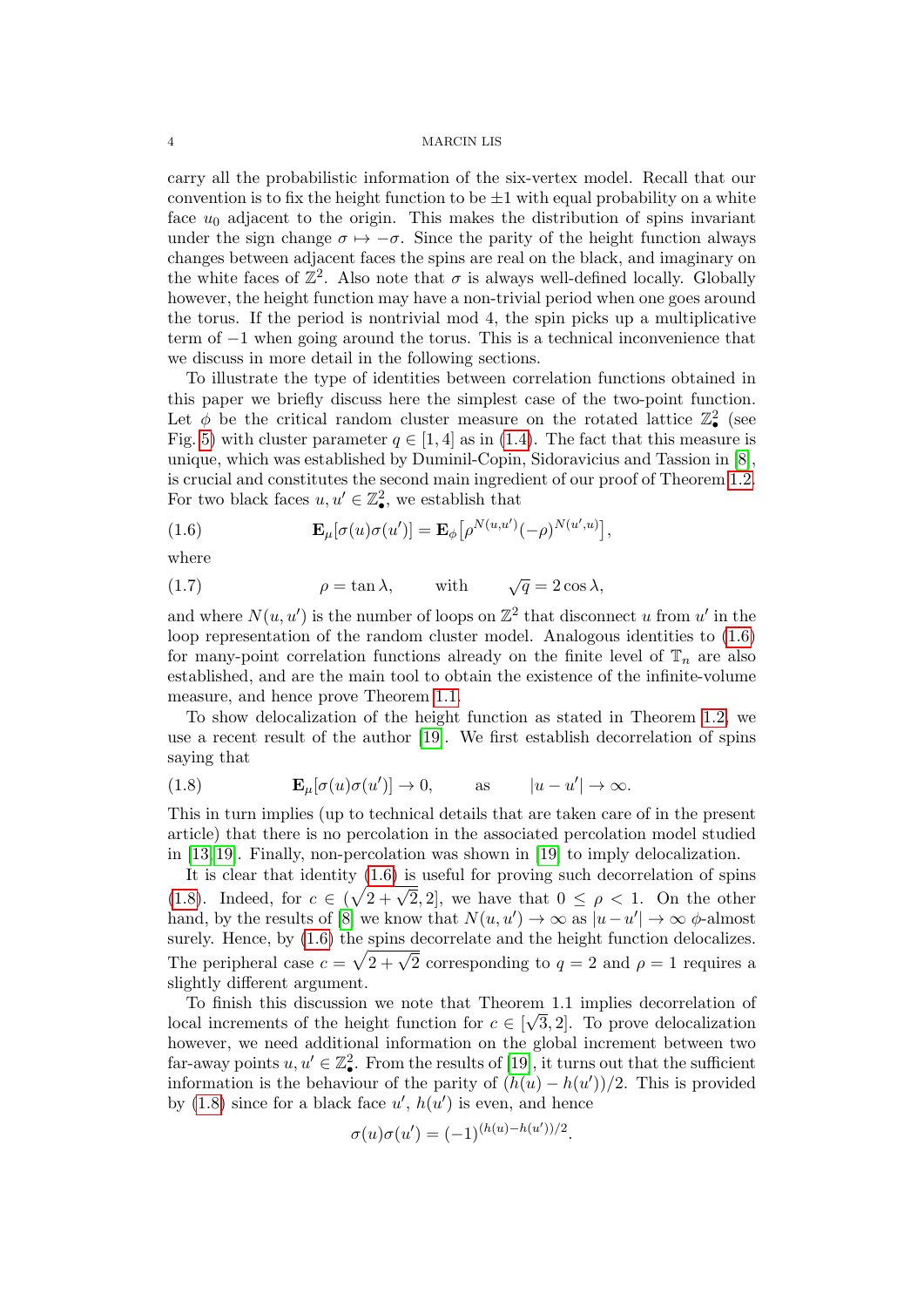ON DELOCALIZATION IN THE SIX-VERTEX MODEL 5

<span id="page-4-0"></span>

FIGURE 2. Eight possible ways the loops connect at a vertex. The yellow and red edges are the open edges in the percolation configuration  $\xi$  and  $\xi^{\dagger}$  respectively.

A natural question that remains is if our approach to prove delocalization extends to the case  $\rho = \tan \lambda > 1$ , or equivalently  $c \in [$ ⁄⊥ ເ<br>່  $\sqrt{3}, \sqrt{2 + \sqrt{2}},$  (by possibly studying a different observable than [\(1.8\)](#page-3-1) to obtain delocalization). In the rest of the paper we provide the precise statements and the remaining necessary details for the proofs of our results.

Acknowledgments. I would like to thank Nathanaël Berestycki for stimulating discussions and his insight into Lemma [3.2,](#page-12-0) and Alexander Glazman for many valuable discussions.

## 2. The Baxter–Kelland–Wu representation of spin correlations

The Baxter–Kelland–Wu (BKW) correspondence is the starting point of our argument. We recall it here while simultaneously establishing closely related identities for correlations of the  $\sigma$ -spins.

The first step is to represent the arrow configurations on  $\mathbb{T}_n$  as fully packed configurations of directed and noncrossing loops  $\tilde{L}$ , also on  $\mathbb{T}_n$ . The term fully packed means that each edge of  $\mathbb{T}_n$  is traversed exactly once by a loop from  $\vec{L}$ . The loops in  $\vec{L}$  should follow the arrows of the arrow configuration  $\alpha$ , and the only choice remaining is to decide how the directed edges connect at each vertex to form noncrossing loops. For configurations of type 1 and 2, there is no choice, whereas for configurations of type 3 we can choose two different types of connections, see Fig. [2.](#page-4-0) On the other hand, to reverse the map in order to obtain  $\alpha$  from  $\vec{L}$ , it is enough to keep the information about the orientation of each edge and otherwise forget how the loops connect at the vertices. This gives a many-to-one map from  $\mathcal{L}_n$ , defined to be the set of all fully packed oriented loop configurations, to  $\mathcal{O}_n$  – the set of all arrow configurations on  $\mathbb{T}_n$ .

The crucial idea now is to parametrize the six-vertex weights in terms of the types of turns the loops make at each vertex. To this end, we define the weight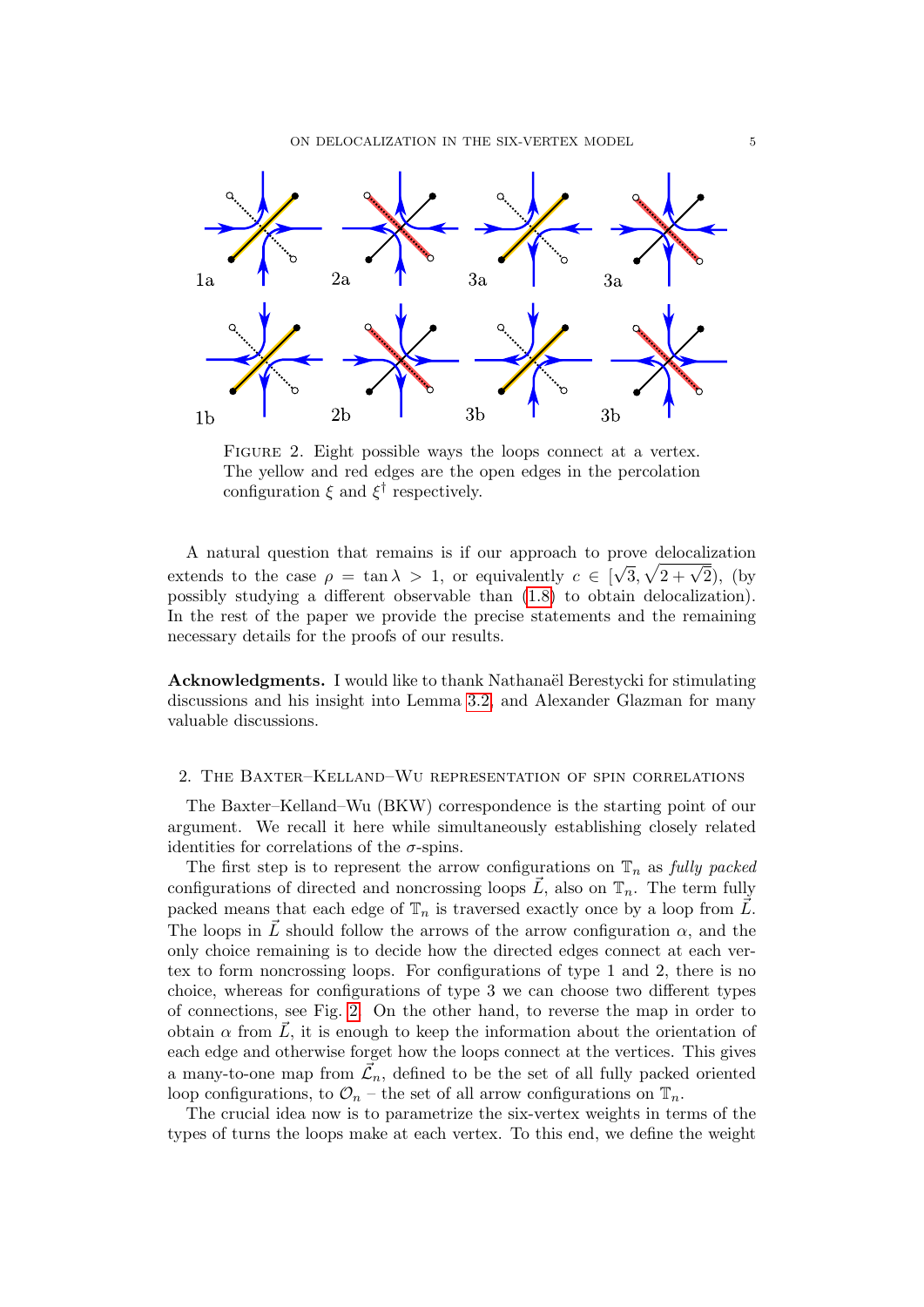of an oriented loop configuration by

<span id="page-5-0"></span>(2.1) 
$$
w(\vec{L}) = e^{\frac{i\lambda}{4}(\text{left}(\vec{L}) - \text{right}(\vec{L}))},
$$

where  $\lambda$  is as in [\(1.7\)](#page-3-2), and where left( $\vec{L}$ ) and right( $\vec{L}$ ) are the total numbers of left and right turns of all the loops in the configuration. Note that at each vertex of type 1 or 2, the loops make turns in opposite directions and hence the joint contribution of these two turns to the weight is 1. On the other hand, for vertices of type 3, we either have two turns left or two turns right which yields a total weight  $2 \cos \frac{\lambda}{2} = c$ . This exactly means that after projecting the renormalized complex measure on  $\mathcal{L}_n$  induced from the weight [\(2.1\)](#page-5-0) onto arrow configurations  $\alpha$  (i.e., summing over all oriented loop configurations corresponding to  $\alpha$ ) we recover the six-vertex probability measure  $\mu_n$ .

The next step of the correspondence is to go from an oriented loop configuration  $\vec{L}$  to an unoriented one by simply forgetting the orientations of the loops. To this end, note that after reorganizing the factors in [\(2.1\)](#page-5-0) according to which turn is made by which loop, we obtain that

<span id="page-5-1"></span>(2.2) 
$$
w(\vec{L}) = \prod_{\vec{\ell} \in \vec{L}} e^{\frac{i\lambda}{4}(\text{left}(\vec{\ell}) - \text{right}(\vec{\ell}))} = \prod_{\vec{\ell} \in \vec{L}} e^{i\lambda w(\vec{\ell})},
$$

where left( $\vec{\ell}$ ) and right( $\vec{\ell}$ ) are the total numbers of left and right turns of a single oriented loop  $\vec{\ell}$ , and where  $w(\vec{\ell})$  is the total *winding number* of the loop. The important observation here is that if  $\vec{\ell}$  is contractible on the underlying torus, then  $w(\vec{\ell}) = \pm 1$  depending on the counterclockwise or clockwise orientation of the loop, and  $w(\vec{\ell}) = 0$  if  $\vec{\ell}$  is noncontractible. By an unoriented loop configuration L we mean a fully packed configuration of noncrossing loops obtained from some  $\vec{L} \in \vec{\mathcal{L}}_n$  by erasing all arrows from the edges. From [\(2.2\)](#page-5-1) we can conclude that the weights  $w(L)$  induce a probability measure  $\phi_n$  on the set of fully-packed unoriented loop configurations  $\mathcal{L}_n$  given by

<span id="page-5-2"></span>(2.3) 
$$
\phi_n(L) = \frac{1}{Z_n} \prod_{\ell \in L} (e^{i\lambda w(\vec{\ell})} + e^{-i\lambda w(\vec{\ell})}) = \frac{1}{Z_n} \sqrt{q}^{|L|} \left(\frac{2}{\sqrt{q}}\right)^{|L_{\text{nctr}}|},
$$

where

$$
Z_n = \sum_{\alpha \in \mathcal{O}_n} c^{N(\alpha)}
$$

is the partition function of the six-vertex model, and  $L_{\text{nctr}}$  is the set of noncontractible loops in L.

Before discussing the connection with the random cluster model, let us derive the necessary formulas for the spin correlations as expectations of certain loop statistics under  $\phi_n$ . As already mentioned, one needs to take slightly more care when defining the height function h and hence the spins  $\sigma$  in finite volume as one may pick up a nontrivial period of −1 when going around the torus. To circumvent this obstacle, we identify the vertices of  $\mathbb{T}_n$  with those of the box

<span id="page-5-3"></span>
$$
(2.4) \qquad \{ -nj_1+1,\ldots, nj_1\} \times \{-nj_2+1,\ldots, nj_2\} \subset \mathbb{Z}^2.
$$

As before the height function at  $u_0$  is chosen to be  $\pm 1$  with equal probability. For every other face, we use formula [\(1.2\)](#page-1-1) with the restriction that the path  $\gamma$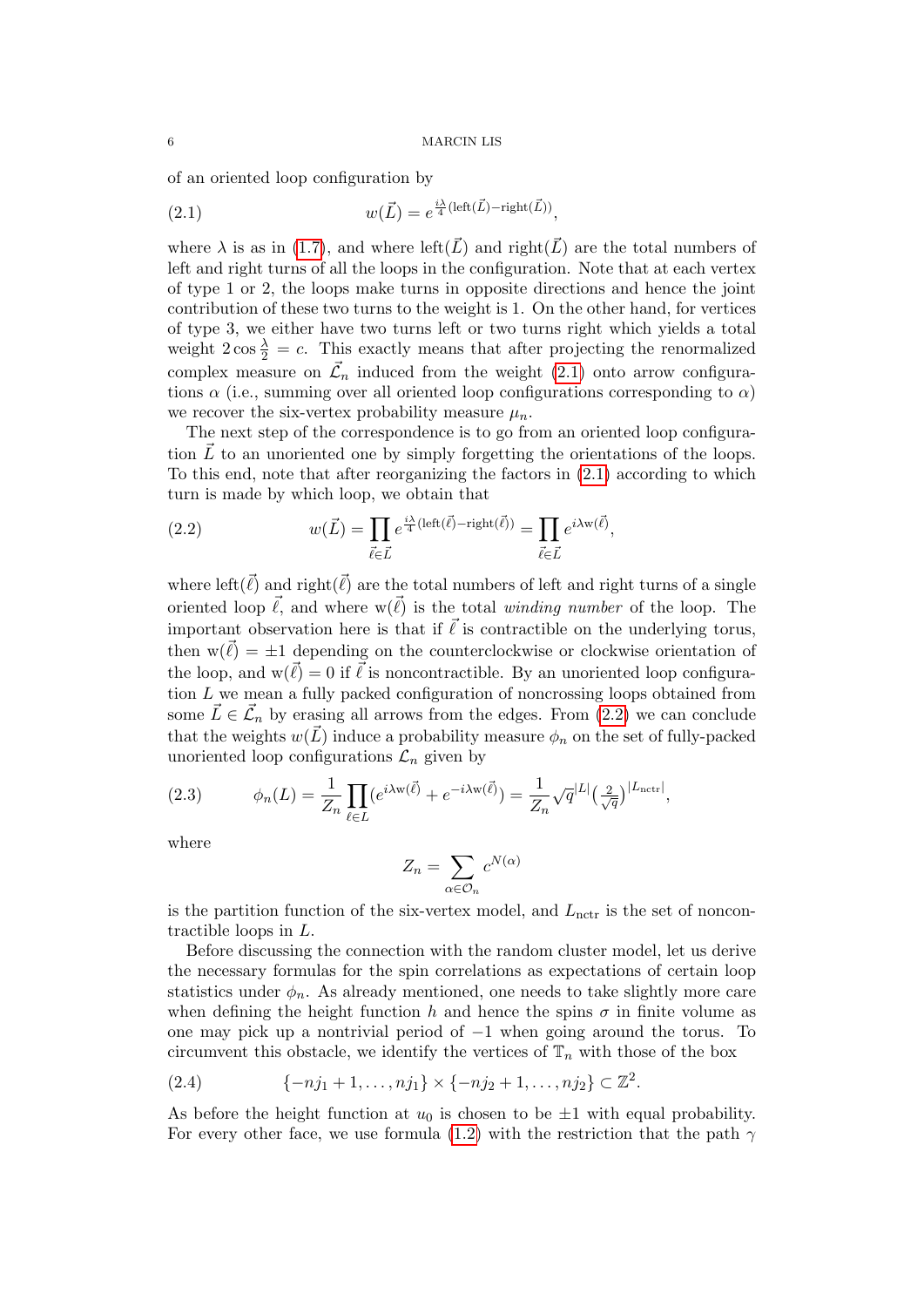<span id="page-6-0"></span>

FIGURE 3. An arrow configuration on a  $6 \times 4$  torus and a corresponding fully packed configuration of directed loops

cannot take a step from a vertex with the *i*-th coordinate equal to  $nj_i$  to a vertex with the same coordinate equal to  $-nj_i + 1$  and vice versa, for  $i = 1, 2$ .

Let  $u_1, \ldots, u_p \in \mathbb{T}_n^{\bullet}$  and  $v_1, \ldots, v_r \in \mathbb{T}_n^{\circ}$  be black and white faces of  $\mathbb{T}_n$  respectively. We are interested in the the correlation function

$$
\mathbf{E}_{\mu_n} \Big[ \prod_{i=1}^p \sigma(u_i) \prod_{j=1}^r \sigma(v_j) \Big].
$$

One can see that if either p or r is odd, then this expectation is zero by symmetry. Indeed, first note that after fixing spins on one sublattice and reversing all arrows, the spins on the other sublattice change sign. Furthermore the six-vertex model is invariant under arrow reversal, and we also choose the distribution of  $\sigma(u_0)$ to be symmetric. Hence, we can assume that  $p = 2k$  and  $r = 2l$ .

We chose half of the faces  $u_1, \ldots, u_{2k}, v_1, \ldots, v_{2l}$  and declare them sources, and we call the remaining half sinks. We now fix  $k + l$  directed paths in the dual of  $\mathbb{T}_n$  that connect pairwise the sources to the sinks, and define  $\Gamma$  to be the collection (sometimes called a *zipper*) of directed edges of  $\mathbb{T}_n$  which cross these paths from right to left, see Fig. [4.](#page-7-0) It is possible that one edge crosses multiple paths. We also define  $s_i^+$  and  $s_i^-$  to be the source and sink of path number i respectively for  $1 \leq i \leq k+l$ .

Having fixed  $\Gamma$ , for any other collection of directed edges H, we define

<span id="page-6-1"></span>(2.5) 
$$
\epsilon(H) = i^{|\Gamma \cap H|} (-i)^{|\Gamma \cap (-H)|} \in \{1, i, -1, -i\},
$$

where  $-H$  is the set of all reversed edges from H. Note that

$$
(2.6) \qquad \epsilon(H)\epsilon(-H) = 1.
$$

Below, with a slight abuse of notation, we will identify six-vertex configurations  $\alpha$ , oriented loop configurations  $\vec{L}$ , and single oriented loops  $\vec{\ell}$  with the naturally associated collections of directed edges. Recall that by our convention,  $\sigma(u_i)^2 = 1$  and  $\sigma(v_j)^2 = -1$ , or in other words

$$
i^{h(u_i)} = i^{-h(u_i)}
$$
 and  $i^{h(v_j)} = -i^{-h(v_j)}$ .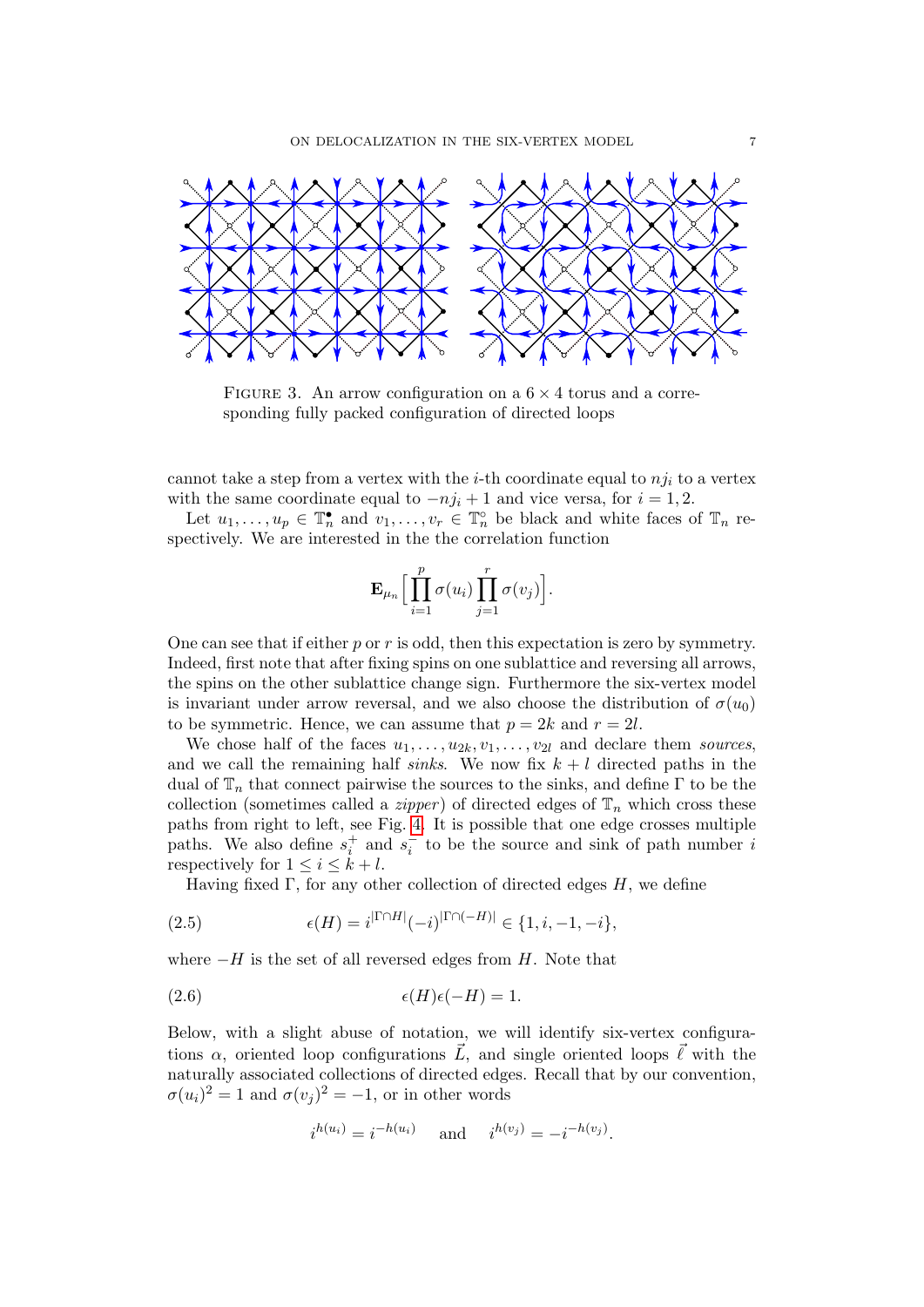<span id="page-7-0"></span>

FIGURE 4. The directed path (red) with source  $s^+$  and sink  $s^-$ . The green edges represent (up to arrow reversal) the zipper Γ used in the computation of  $\mathbf{E}_{\mu_n}[\sigma(s^+)\sigma(s^-)]$  (the actual edges in the zipper cross the path from right to left). For this arrow configuration  $\alpha$ , we have  $\epsilon(\alpha) = \sigma(s^+) \sigma(s^-) = -1$ 

Writing s for the number of white sinks, we have

$$
(-1)^{s} \mathbf{E}_{\mu_{n}} \Big[ \prod_{i=1}^{2k} \sigma(u_{i}) \prod_{j=1}^{2l} \sigma(v_{j}) \Big] = (-1)^{s} \mathbf{E}_{\mu_{n}} \Big[ i^{\sum_{i=1}^{2k} h(u_{i}) + \sum_{j=1}^{2l} h(v_{j})} \Big]
$$
  
\n
$$
= \mathbf{E}_{\mu_{n}} \Big[ i^{\sum_{i=1}^{k+l} (h(s_{i}^{+}) - h(s_{i}^{-}))} \Big]
$$
  
\n
$$
= \mathbf{E}_{\mu_{n}} [\epsilon(\alpha)]
$$
  
\n
$$
= \frac{1}{Z_{n}} \sum_{\vec{L} \in \vec{\mathcal{L}}} \epsilon(\vec{L}) w(\vec{L})
$$
  
\n
$$
= \frac{1}{Z_{n}} \sum_{\vec{L} \in \vec{\mathcal{L}}} \prod_{\vec{\ell} \in \vec{L}} e^{i \lambda w(\vec{\ell})} \epsilon(\vec{\ell})
$$
  
\n
$$
= \frac{1}{Z_{n}} \sum_{\vec{L} \in \vec{\mathcal{L}}} \left( \prod_{\ell \in L} \rho(\ell) \right) \sqrt{q}^{|L|} \left( \frac{2}{\sqrt{q}} \right)^{|L_{\text{nctr}}|},
$$

where

<span id="page-7-1"></span>(2.7) 
$$
\rho(\ell) = \frac{e^{i\lambda w(\vec{\ell})}\epsilon(\vec{\ell}) + e^{i\lambda w(-\vec{\ell})}\epsilon(-\vec{\ell})}{e^{i\lambda w(\vec{\ell})} + e^{i\lambda w(-\vec{\ell})}},
$$

with  $\vec{\ell}$  and  $-\vec{\ell}$  being the two oriented versions of  $\ell$ . To get the third equality we represented each of the increments of the height function in the second line as a sum of one-step increments along the fixed paths, and then used the definitions of h [\(1.2\)](#page-1-1) and  $\epsilon$  [\(2.5\)](#page-6-1). To obtain the fourth identity we followed the same reasoning as in the standard BKW representation. This can be done since the observable  $\epsilon$ depends only on the orientations of the arrows, and this information is preserved when going form  $\alpha$  to  $\vec{L}$ . The last equality follows by forgetting the orientations of the loops as we did in [\(2.3\)](#page-5-2).

As a consequence we get the following crucial identity for correlation functions.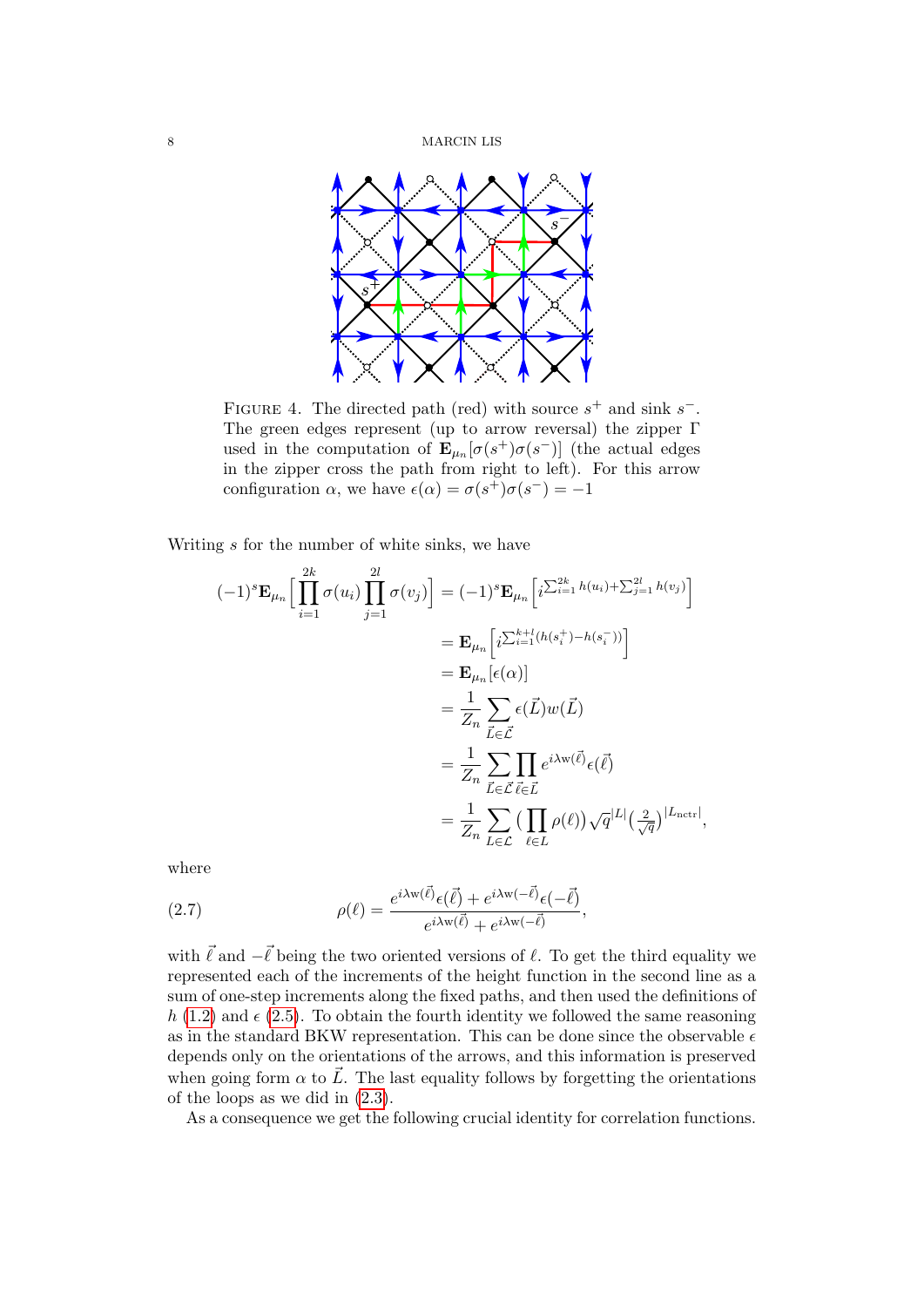<span id="page-8-1"></span>**Lemma 2.1.** Let  $u_1, \ldots, u_{2k} \in \mathbb{T}_n^{\bullet}$  and  $v_1, \ldots, v_{2l} \in \mathbb{T}_n^{\circ}$  be black and white faces of  $\mathbb{T}_n$  respectively, and let  $\rho$  is defined in [\(2.7\)](#page-7-1) and s is the number of white sinks. Then

$$
\mathbf{E}_{\mu_n}\Big[\prod_{i=1}^{2k}\sigma(u_i)\prod_{j=1}^{2l}\sigma(v_j)\Big] = (-1)^{s}\mathbf{E}_{\phi_n}\Big[\prod_{\ell\in L}\rho(\ell)\Big].
$$

We note for future reference that the same formula can be obtained when the numbers of white and black faces are both odd. As discussed before, both correlations are then equal to zero. Also observe that on the side of the sixvertex model the correlations involve observables that are local functions of the spins, whereas the loop observables depend on the global topology of all loops. Hence, slightly more care will be required when talking about convergence of the correlations under  $\phi_n$  as  $n \to \infty$ , which is the subject of the next section.

Useful in this analysis will be the following interpretation of  $\rho(\ell)$  for contractible loops. For a contractible loop  $\ell$ , let  $\delta(\ell)$  be the number of sources minus the number of sinks enclosed by the loop. Then

<span id="page-8-0"></span>(2.8) 
$$
\rho(\ell) = \begin{cases} 1 & \text{if } \delta(\ell) = 0 \text{ mod } 4, \\ -\tan \lambda & \text{if } \delta(\ell) = 1 \text{ mod } 4, \\ -1 & \text{if } \delta(\ell) = 2 \text{ mod } 4, \\ \tan \lambda & \text{if } \delta(\ell) = 3 \text{ mod } 4. \end{cases}
$$

This can be obtained from [\(2.7\)](#page-7-1) by computing the total flux of all the fixed directed paths through  $\ell$  (the number of times the paths cross  $\ell$  from the inside to the outside minus the number of crossings from the outside to the inside). For topological reasons, this number is independent of the particular choice of paths, and is equal to  $\delta(\ell)$ . In particular if a contractible loop  $\ell$  encloses all the sources and sinks, or none of them, then  $\delta(\ell) = 0$  and  $\rho(\ell) = 1$ . Moreover, if  $\ell$  is noncontractible, then  $\rho(\ell) = \epsilon(\vec{\ell})$  if  $\epsilon(\vec{\ell})$  is real, and  $\rho(\ell) = 0$  otherwise. Here,  $\vec{\ell}$ is any of the two orientations of  $\ell$ . This means that for any  $\Lambda \subset \mathbb{T}_n$ ,

<span id="page-8-2"></span>(2.9) 
$$
\prod_{\ell \in L} \rho(\ell) \mathbf{1}_{T_{\Lambda}}(L) = \prod_{\ell \in L \cap \Lambda} \rho(\ell) \mathbf{1}_{T_{\Lambda}}(L),
$$

where, with a slight abuse of notation,  $L \cap \Lambda$  are the loops from L that are contained in  $\Lambda$ , and where  $T_{\Lambda}$  is the set of loop configurations L such that  $L \cap \Lambda$ contains a contractible loop surrounding all the sources and sinks. Indeed, if  $L \in T_{\Lambda}$ , then for topological reasons,

- any other contractible loop  $\ell \in L$  that is not contained in  $\Lambda$ , either surrounds no sinks and no sources, or surrounds all of them, and hence by  $(2.8), \rho(\ell) = 1.$
- any noncontractible loop  $\ell$  satisfies  $\rho(\ell) = \epsilon(\vec{\ell}) = 1$ .

This is a form of locality of the loop observables that we will later use to conclude convergence of their expectations in the infinite volume limit.

To finally make a connection with the random cluster model we follow Baxter, Kelland and Wu, and interpret the unoriented loops as interfaces winding between clusters of open edges in a bond percolation configuration and its dual configuration

$$
\xi \in \Omega_n^{\bullet} = \{0, 1\}^{E(\mathbb{T}_n^{\bullet})} \quad \text{and} \quad \xi^{\dagger} \in \Omega_n^{\circ} = \{0, 1\}^{E(\mathbb{T}_n^{\circ})}
$$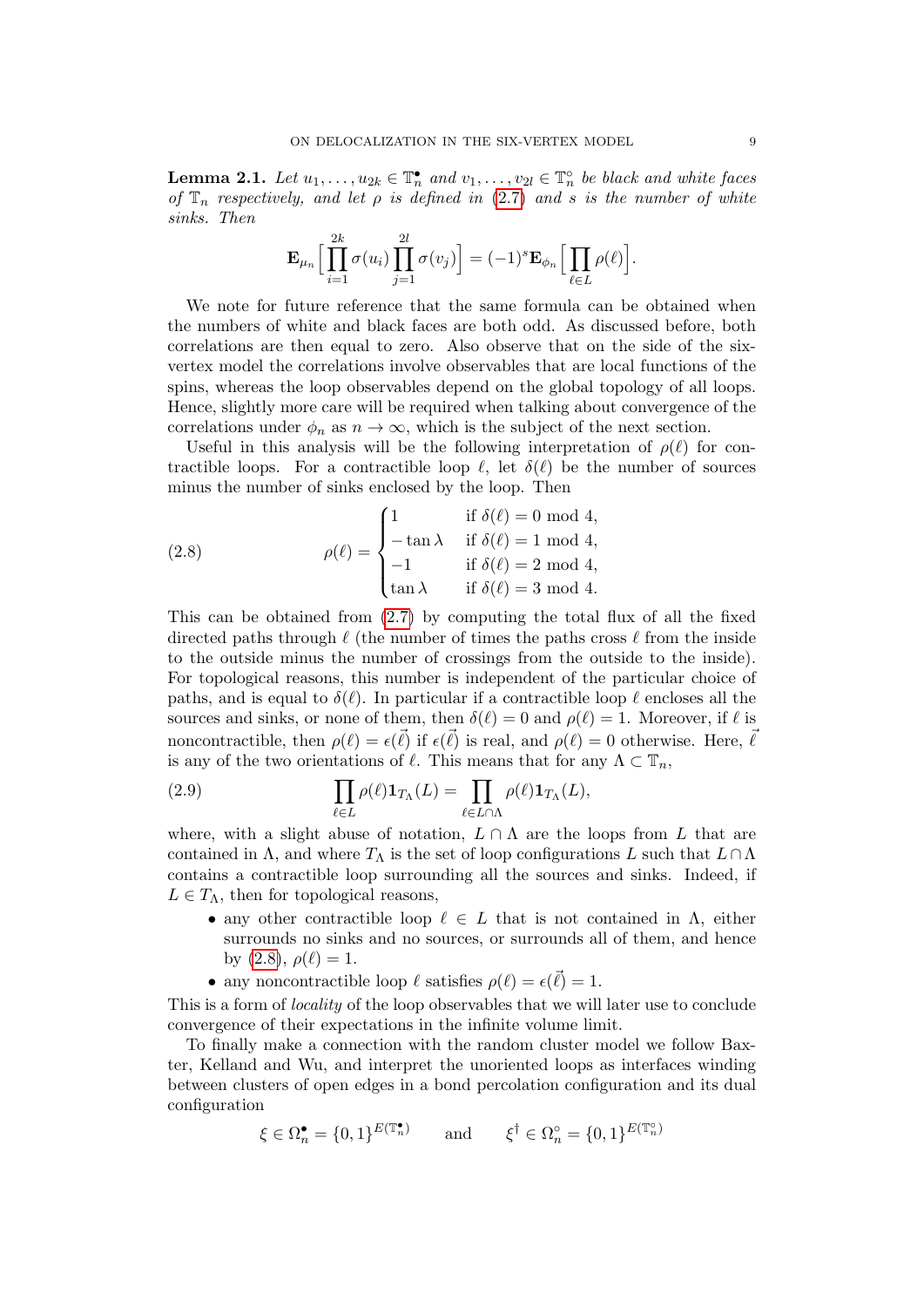<span id="page-9-0"></span>

FIGURE 5. An unoriented loop configuration on a  $6\times 4$  torus and the corresponding bond percolation configurations  $\xi$  (yellow) and  $\xi^{\dagger}$  (red). The solid (resp. dotted) black lines represent the edges of  $\mathbb{T}_n^{\bullet}$  (resp.  $\mathbb{T}_n^{\circ}$ )

respectively (see Fig[.2](#page-4-0) and Fig[.5\)](#page-9-0). This yields a bijection between  $\mathcal{L}_n$  and  $\Omega_n^{\bullet}$ , and we will write  $L(\xi)$  for the unoriented loop configuration corresponding to  $\xi$ under this map. It turns out that the distribution of  $\xi$  defined by formula [\(2.3\)](#page-5-2) is very closely related to the one of the critical random cluster model which on the torus is given, up to normalizing constants, by

$$
\phi_n^{\rm rc}(\xi) \propto q^{k(\xi)} \left( \frac{p_c}{1 - p_c} \right)^{|\xi|} = q^{k(\xi)} \sqrt{q}^{|\xi|},
$$

where  $p_c = \sqrt{q}/(1+\sqrt{q})$  is the critical parameter [\[3\]](#page-23-19), and  $k(\xi)$  is the number of connected component of  $\xi$  (including isolated vertices) thought of as a subgraph of  $\mathbb{T}_n^{\bullet}$ . Indeed, using Euler's formula for graphs drawn on the torus (see e.g. Lemma 3.9 in [\[6\]](#page-23-7)), one can rewrite this as

<span id="page-9-1"></span>(2.10) 
$$
\phi_n^{\text{rc}}(\xi) \propto \sqrt{q}^{|L(\xi)|} q^{s(\xi)},
$$

where

$$
s(\xi) = \begin{cases} 1 & \text{if } \xi \text{ is a net,} \\ 0 & \text{otherwise.} \end{cases}
$$

Here, a *net* is a subgraph of  $\mathbb{T}_n^{\bullet}$  that contains two noncontractible cycles of different homotopy class.

## 3. The infinite volume limit

In this section we discuss convergence of finite volume measures as  $n \to \infty$ and as a result we prove Theorem [1.1.](#page-0-0) The main tools are the formulas for spin correlations from the previous section and the results on the critical random cluster model with  $q \in [1, 4]$  of Duminil-Copin, Sidoravicius and Tassion [\[8\]](#page-23-9).

3.1. Convergence of  $\phi_n$ . Let  $\Omega_{\bullet} = \{0,1\}^{E(\mathbb{Z}_{\bullet}^2)}$  and let F be the product  $\sigma$ algebra on  $\Omega_{\bullet}$ . Recall that  $\Omega_{\bullet}$  with the product discrete topology is a compact space for which  $\mathcal F$  is the Borel  $\sigma$ -algebra.

In what follows we think of  $\Omega_n^{\bullet}$  as a subset of  $\Omega_{\bullet}$  by cutting the torus  $\mathbb{T}_n$  along the two noncontractible cycles at graph distance  $nj_1$  in the horizontal and  $nj_2$ in the vertical direction from the origin (as it was done in  $(2.4)$ ), and extending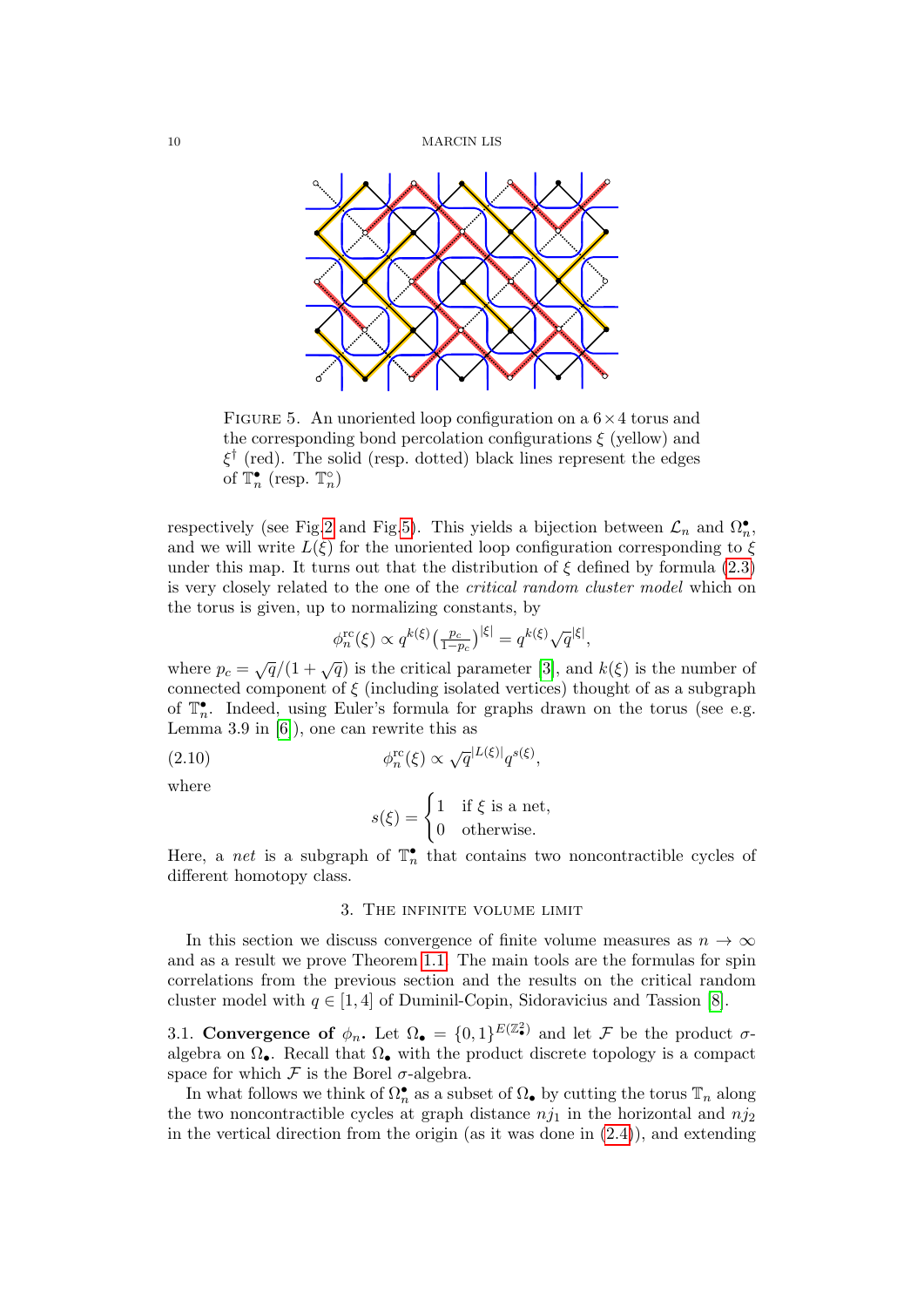each percolation configuration  $\xi \in \Omega_n^{\bullet}$  to by setting its values to zero on the edges outside the resulting (rotated) box in  $\mathbb{Z}_\bullet^2$ . In particular, we think of  $\phi_n$  as a measure on  $(\Omega_{\bullet}, \mathcal{F})$ .

The weak convergence of  $\phi_n$  to  $\phi$  will be a consequence of the fact that  $\phi$  is the unique critical random cluster measure on  $\mathbb{Z}_\bullet^2$  [\[8\]](#page-23-9), and the close relationship between formulas  $(2.3)$  and  $(2.10)$ .

#### <span id="page-10-2"></span>**Lemma 3.1.** For  $c \in [$ √ 3, 2],  $\phi_n$  converges weakly to  $\phi$  as  $n \to \infty$ .

Before proving the result we recall some classical definitions. To this end, for  $E \subset E(\mathbb{Z}_\bullet^2)$ , let  $\mathcal{F}_E \subset \mathcal{F}$  be the  $\sigma$ -algebra generated by the states of the edges in E. Also define  $E^c = E(\mathbb{Z}_\bullet^2) \setminus E$ . We say that a probability measure  $\phi_0$  on  $\Omega_\bullet$ is insertion tolerant if there exists  $\epsilon > 0$  such that for every  $e \in E(\mathbb{Z}_\bullet^2)$  and every event  $A \in \mathcal{F}_{\{e\}^c}$  of positive measure, we have

<span id="page-10-4"></span>
$$
\phi_0(\xi(e) = 1 \mid A) \ge \epsilon.
$$

We say that  $\phi_0$  is *deletion tolerant* if the law of  $1 - \xi$  is insertion tolerant. Finally,  $\nu$  has *finite energy* if it is both insertion and deletion tolerant. A result that we will use is the classical Burton–Keane [\[4\]](#page-23-20) theorem saying that the probability of seeing more than one infinite cluster is zero under any translation invariant probability measure with finite energy.

We say that a probability measure  $\phi_0$  on  $(\Omega_\bullet, \mathcal{F})$  is a *critical DLR random cluster measure with parameter q if for all*  $A \in \mathcal{F}$  and all finite boxes  $\Lambda \subset E(\mathbb{Z}_\bullet^2)$ , we have

<span id="page-10-3"></span>(3.2) 
$$
\phi_0(A \mid \mathcal{F}_{\Lambda^c})(\zeta) = \phi_{\Lambda}^{\zeta}(A) \quad \text{for } \phi_0 \text{-a.e. } \zeta,
$$

where  $\phi_{\ell}^{\zeta}$  $\lambda$  is the critical random cluster measure with boundary conditions  $\zeta$ defined on

$$
\Omega_{\Lambda}^{\zeta} = \{ \xi \in \Omega : \xi(e) = \zeta(e) \text{ for } e \in \Lambda^c \},
$$

and given by

<span id="page-10-0"></span>(3.3) 
$$
\phi_{\Lambda}^{\zeta}(\xi) \propto q^{k_{\Lambda}(\xi)} \sqrt{q}^{|\xi \cap \Lambda|}.
$$

Here  $k_\Lambda(\xi)$  is the number of connected components of  $\xi$  that intersect  $\Lambda$ . We note that if  $\zeta$  contains at most one infinite cluster, then

<span id="page-10-1"></span>(3.4) 
$$
\phi_{\Lambda}^{\zeta}(\xi) \propto \sqrt{q}^{|L_{\Lambda}(\xi)|},
$$

where  $L_{\Lambda}(\xi)$  are the loops (or biinfinite paths) in  $L(\xi)$  that intersect  $\Lambda$ . One can check this by establishing that both weights in [\(3.3\)](#page-10-0) and [\(3.4\)](#page-10-1) change in the same way after altering the state of a single edge. The fundamental result for us will be that for  $q \in [1, 4]$ , there exists exactly one critical DLR random cluster measure as was shown in [\[8\]](#page-23-9).

*Proof of Lemma [3.1.](#page-10-2)* Since  $\Omega_{\bullet}$  is compact, the sequence  $(\phi_n)$  is tight and it is enough to prove that every subsequential limit  $\phi_0 = \lim_{k \to \infty} \phi_{n_k}$  is equal to  $\phi$ . To show this, by the uniqueness result of [\[8\]](#page-23-9), we only need to check that  $\phi_0$ satisfies the DLR condition  $(3.2)$  for any box  $\Lambda$ . We will do this by arguing that in the infinite volume limit, the value of  $|L_{\text{nctr}}(\xi)|$  in [\(2.3\)](#page-5-2) does not depend on the state of  $\xi$  inside  $\Lambda$ , which will imply that the conditional distribution of [\(2.3\)](#page-5-2) simplifies to [\(3.4\)](#page-10-1).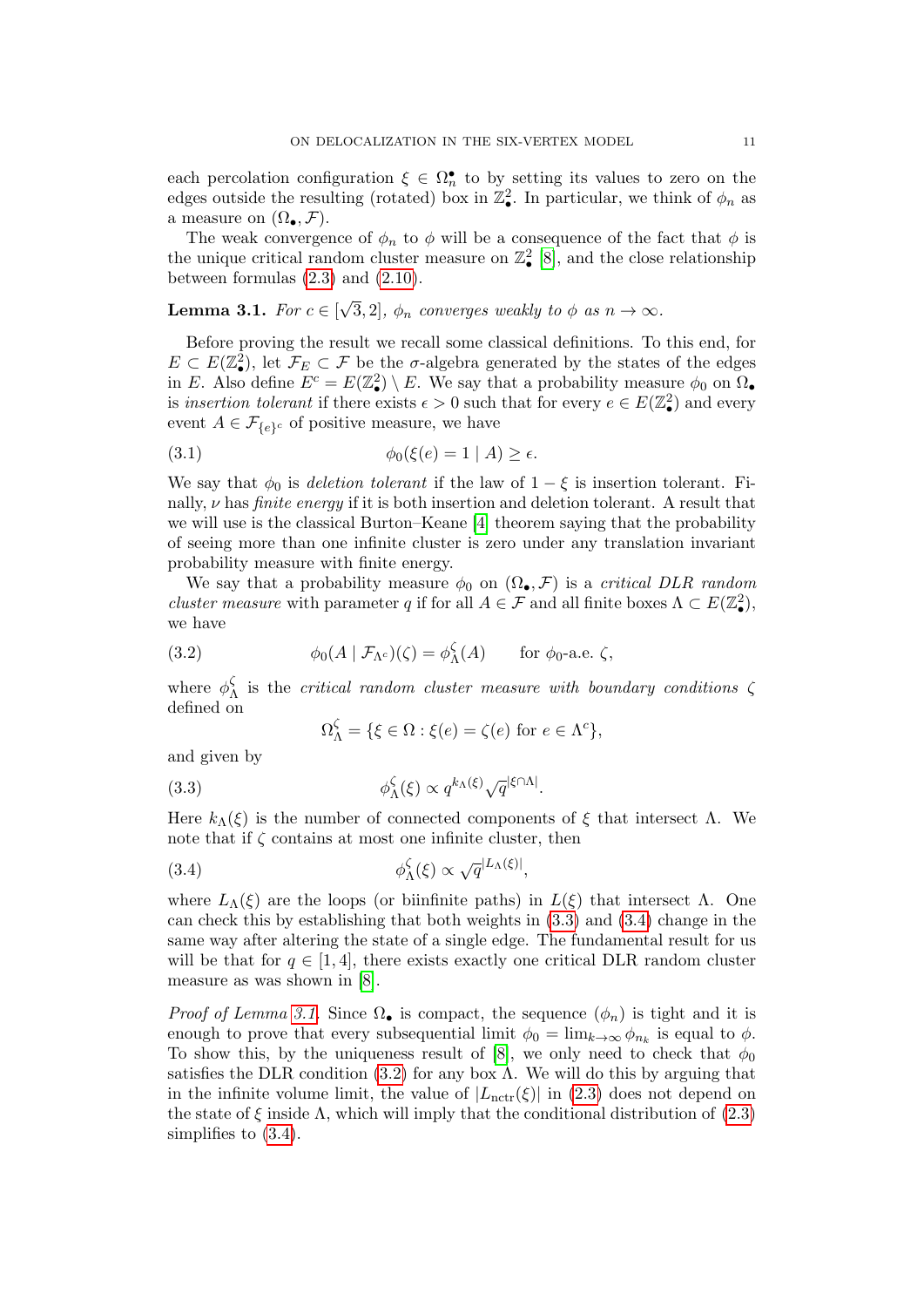To be precise, note that by  $(2.3)$  the measures  $\phi_n$  have finite energy with constants that are uniform in n, and therefore  $\phi_0$  has finite energy as the weak limit of  $\phi_{n_k}$ . Moreover,  $\phi_0$  is clearly translation invariant. Therefore by the classical Burton–Keane argument [\[4\]](#page-23-20) the configuration  $\xi$  has at most one infinite connected component  $\phi_0$ -a.s. The same holds for  $\xi^{\dagger}$  since it has the same distribution as  $\xi$  under  $\phi_0$ . For topological reasons, this means that  $L(\xi)$  contains at most one infinite loop (by which we mean a biinfinite path)  $\phi_0$ -a.s. which is the interface between these potential infinite primal and dual clusters.

Let  $\Lambda_N \subset E(\mathbb{Z}_\bullet^2)$  be a box of size  $N \times N$  in  $\mathbb{Z}_\bullet^2$  centered at the origin. For N such that  $\Lambda \subseteq \Lambda_N$ , let  $s_N$  be the number of paths contained in  $\Lambda_N \setminus \Lambda$  (that are parts of loops in  $L(\xi)$  that intersect both  $\Lambda$  and the outside of  $\Lambda_N$ . Note that  $s_N$  must be even, and let

$$
S_N = \{ \xi : s_N(\xi) \leq 2 \} \in \mathcal{F}_{\Lambda^c} \cap \mathcal{F}_{\Lambda_N}.
$$

For future reference, also note that since there is at most one infinite loop  $\phi_0$ -a.s. and since  $S_N$  is increasing in N, for every  $B \in \mathcal{F}$ , we have

<span id="page-11-0"></span>(3.5) 
$$
\mathbf{1}_B = \lim_{N \to \infty} \mathbf{1}_{B \cap S_N}, \qquad \phi_0 \text{-a.s.}
$$

We now fix  $\varepsilon > 0$  and take k so large that the law of the percolation configuration under  $\phi_{n_k}$  and  $\phi_0$  restricted to  $\Lambda_N$  are at total variation distance less than  $\varepsilon$  from each other. This is possible by the weak convergence of  $\phi_{n_k}$  to  $\phi_0$ and since N is fixed. Now observe that for two configurations  $\zeta, \zeta' \in S_N$  such that  $\zeta = \zeta'$  on  $\Lambda_N$ , we have  $\phi_{\Lambda}^{\zeta} = \phi_{\Lambda}^{\zeta'}$  $\Lambda$ . This follows from [\(3.4\)](#page-10-1), and the fact that if  $s_N(\zeta) = 2$ , then necessarily the two paths crossing the annulus  $\Lambda_N \setminus \Lambda$  must belong to the same loop in  $L(\zeta)$  (the other case  $s_N(\zeta) = 0$  is clear). Moreover, by [\(2.3\)](#page-5-2) we have for  $\zeta \in S_N$ ,

$$
\phi_{n_k}(\cdot \mid \mathcal{F}_{\Lambda^c})(\zeta) = \phi_{\Lambda}^{\zeta}(\cdot) \propto \sqrt{q}^{|L_{\Lambda}(\cdot)|}
$$

since, on  $S_N$ , changing the state of an edge in  $\Lambda$  cannot change the number of noncontractible loops in  $L$  (by the same reasoning as above). Hence, for all events  $A \in \mathcal{F}_{\Lambda_N}$  and  $B \in \mathcal{F}_{\Lambda^c} \cap \mathcal{F}_{\Lambda_N}$ , we can write

$$
\int_{B \cap S_N} \phi_{\Lambda}^{\zeta}(A) d\phi_0(\zeta) + O(\varepsilon) = \int_{B \cap S_N} \phi_{\Lambda}^{\zeta}(A) d\phi_{n_k}(\zeta)
$$

$$
= \int_{B \cap S_N} \phi_{n_k}(A \mid \mathcal{F}_{\Lambda^c})(\zeta) d\phi_{n_k}(\zeta)
$$

$$
= \phi_{n_k}(A \cap B \cap S_N).
$$

Taking first  $k \to \infty$  and using the fact that  $A \cap B \cap S_N$  is a local event, and then taking  $N \to \infty$  and using [\(3.5\)](#page-11-0), we get

$$
\int_B \phi_\Lambda^{\zeta}(A) d\phi_0(\zeta) = \phi_0(A \cap B)
$$

for all local events  $A \in \mathcal{F}$  and  $B \in \mathcal{F}_{\Lambda_c}$ . This yields the DLR condition [\(3.2\)](#page-10-3) since the local events in  $\mathcal F$  and  $\mathcal F_{\Lambda^c}$  generate the respective  $\sigma$ -algebras.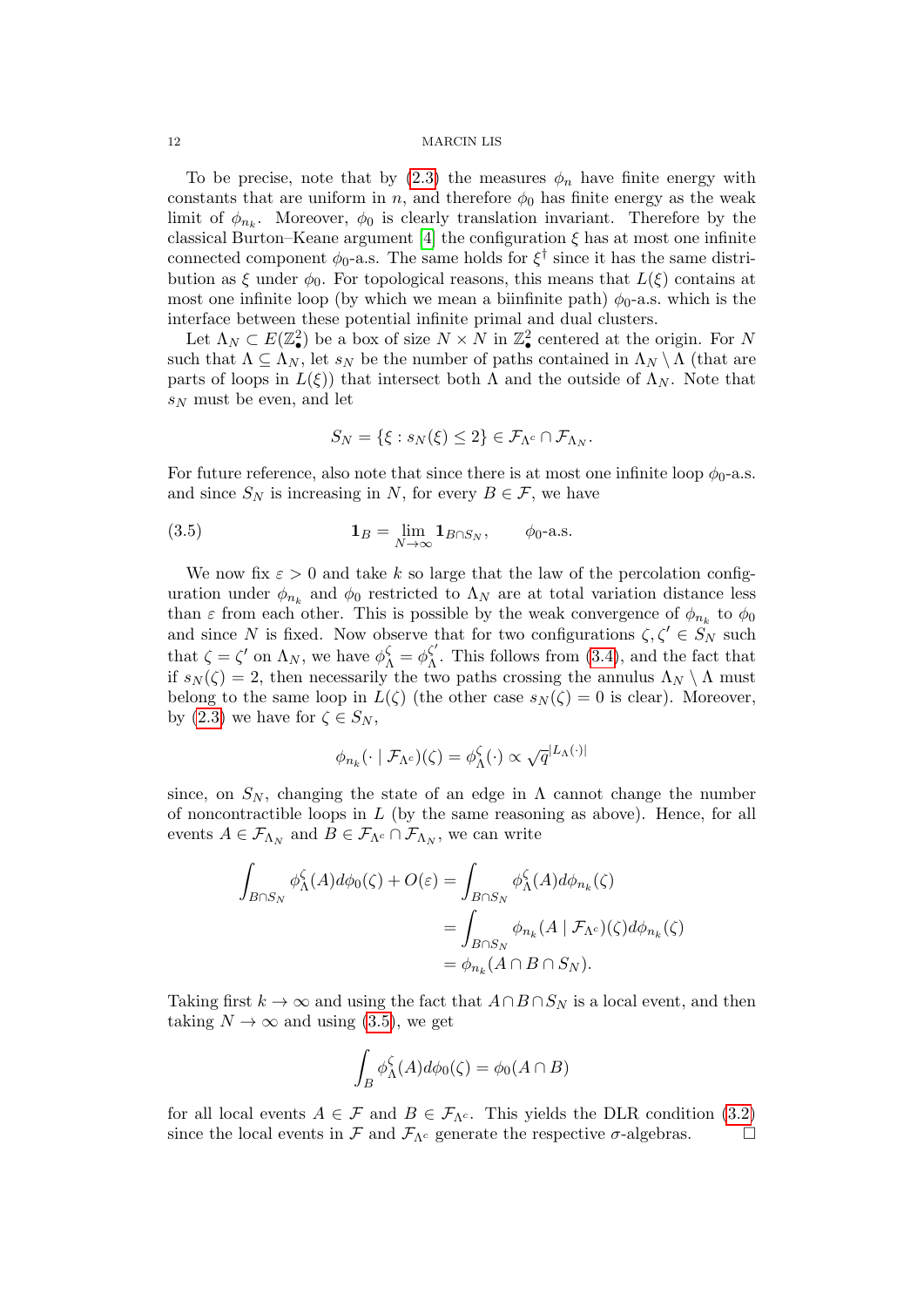3.2. Convergence of  $\mu_n$ . In this section we use the correlation identities from Lemma [2.1](#page-8-1) to deduce weak convergence of  $\mu_n$  from the convergence of  $\phi_n$ .

Recall the (local) map from spin configurations  $\sigma$  to arrow configurations  $\alpha$ . Using this correspondence, from now on, we will think of  $\mu_n$  as a measure on  $\Sigma_n := \{-1,1\}^{\mathbb{T}_n} \times \{-i,i\}^{\mathbb{T}_n}$ . Note that compared to the original definition, now  $\mu_n$  also accounts for the independent coin flip that we used to decide the value of the spin on the fixed face  $u_0$ . Similarly to previous considerations, we will also think of  $\Sigma_n$  as a subset of  $\Sigma := \{-1,1\}^{\mathbb{Z}_2} \times \{-i,i\}^{\mathbb{Z}_2}$  by setting the values of spins outside the box  $(2.4)$  to 1 or i depending on the sublattice. In particular,  $\mu_n$  becomes a measure on  $(\Sigma, \mathcal{G})$  where G is the product  $\sigma$ -algebra on Σ.

We first show convergence of spin correlations.

<span id="page-12-0"></span>**Lemma 3.2.** Let  $u_1, \ldots, u_{2k} \in \mathbb{Z}_\bullet^2$  and  $v_1, \ldots, v_{2l} \in \mathbb{Z}_\circ^2$  be black and white faces of  $\mathbb{Z}^2$  respectively, and let  $\rho$  and  $s$  be as in Lemma [2.1.](#page-8-1) Then for  $c \in [\sqrt{3}, 2]$ ,

<span id="page-12-2"></span>(3.6) 
$$
\mathbf{E}_{\mu_n} \Big[ \prod_{i=1}^{2k} \sigma(u_i) \prod_{j=1}^{2l} \sigma(v_j) \Big] \to (-1)^s \mathbf{E}_{\phi} \Big[ \prod_{\ell \in L} \rho(\ell) \Big] \text{ as } n \to \infty.
$$

*Proof.* We will use the locality property  $(2.9)$  and the fact that there are infinitely many loops in  $L(\xi)$  surrounding all the faces  $u_1, \ldots, u_{2k}, v_1, \ldots, v_{2l} \phi$ -a.s.

To be precise, by Lemma [2.1](#page-8-1) it is enough to show that

<span id="page-12-1"></span>(3.7) 
$$
\left| \mathbf{E}_{\phi_n} \Big[ \prod_{\ell \in L} \rho(\ell) \Big] - \mathbf{E}_{\phi} \Big[ \prod_{\ell \in L} \rho(\ell) \Big] \right| \to 0 \quad \text{as } n \to \infty.
$$

To this end, recall that  $\Lambda_N \subset E(\mathbb{Z}_\bullet^2)$  is the box of size  $N \times N$  in  $\mathbb{Z}_\bullet^2$  centered at the origin, and  $L(\xi) \cap \Lambda_N$  is the set of loops in  $L(\xi)$  that are contained in  $\Lambda_N$ . Let  $T_N \in \mathcal{F}_{\Lambda_N}$  be the event that there is a loop in  $L(\xi) \cap \Lambda_N$  that surrounds all the faces  $u_1, \ldots, u_{2k}, v_1, \ldots, v_{2l}$ . Note that  $|\prod_{\ell \in L} \rho(\ell)| \leq C$  deterministically for some  $C < \infty$  that depends only on the distances between the fixed faces. From [\[8\]](#page-23-9) we know that there are infinitely many loops that surround all the fixed faces  $\phi$ -a.s., and therefore  $\phi(T_N) \to 1$  as  $N \to \infty$ . Hence, for  $\varepsilon > 0$  we can choose N so large that  $\phi(T_N) > 1 - \varepsilon / C$ , and therefore

$$
\Big|\mathbf{E}_{\phi}\Big[\prod_{\ell\in L}\rho(\ell)\Big]-\mathbf{E}_{\phi}\Big[\prod_{\ell\in L}\rho(\ell)\mathbf{1}_{T_{N}}\Big]\Big|=\Big|\mathbf{E}_{\phi}\Big[\prod_{\ell\in L}\rho(\ell)\Big]-\mathbf{E}_{\phi}\Big[\prod_{\ell\in L\cap\Lambda_{N}}\rho(\ell)\mathbf{1}_{T_{N}}\Big]\Big|<\varepsilon,
$$

where we used the locality property [\(2.9\)](#page-8-2) to obtain the equality. Since the random variables  $\prod_{\ell \in L \cap \Lambda_N} \rho(\ell)$  and  $\mathbf{1}_{T_N}$  are local, by Lemma [3.1](#page-10-2) we can now take M so large that

$$
\left| \mathbf{E}_{\phi} \Big[ \prod_{\ell \in L \cap \Lambda_N} \rho(\ell) \mathbf{1}_{T_N} \right] - \mathbf{E}_{\phi_n} \Big[ \prod_{\ell \in L \cap \Lambda_N} \rho(\ell) \mathbf{1}_{T_N} \Big] \Big| < \varepsilon \quad \text{and} \quad \phi_n(T_N) > 1 - 2\varepsilon/C
$$

for all  $n > M$ . Using [\(2.9\)](#page-8-2) again, we altogether get an upper bound of  $4\varepsilon$  on [\(3.7\)](#page-12-1) for  $n \geq M$ .

We are now able to prove the convergence part of Theorem [1.1.](#page-0-0)

*Proof of part (i) of Theorem [1.1.](#page-0-0)* Note again that since  $\Sigma$  is compact, it is enough to prove that all subsequential limits of  $\mu_n$  are equal. By the lemma above, all these limits have the same correlation functions of the form [\(3.6\)](#page-12-2). We finish the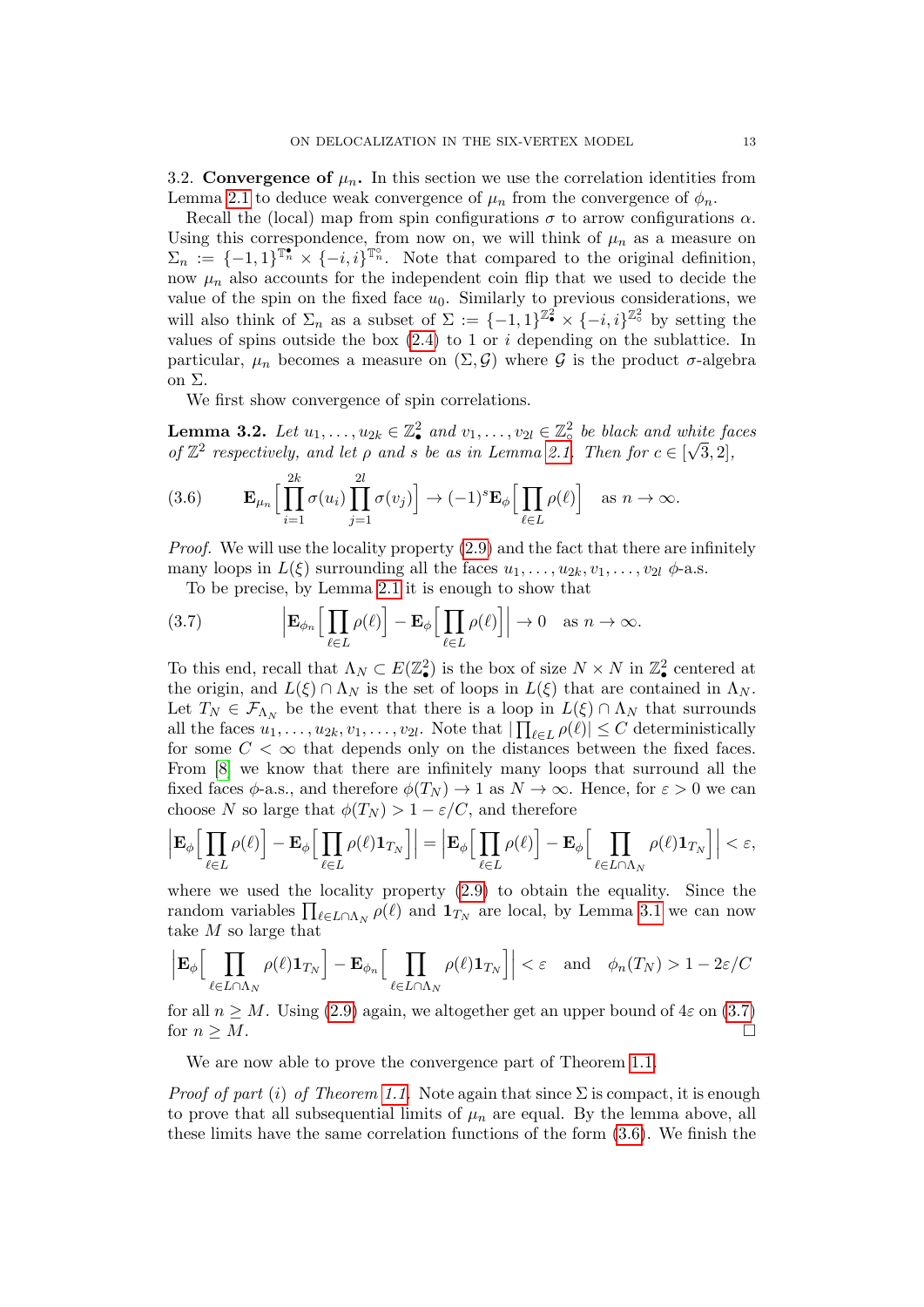proof by noticing that the indicator function of any local event can be written as a linear combination of such correlation functions (see  $(3.8)$ ).

We denote the limiting measure on  $(\Sigma, \mathcal{G})$  by  $\mu$ .

<span id="page-13-3"></span>Corollary 3.3. In the setting of Lemma [3.2,](#page-12-0) we have

$$
\mathbf{E}_{\mu} \Big[ \prod_{i=1}^{2k} \sigma(u_i) \prod_{j=1}^{2l} \sigma(v_j) \Big] = (-1)^{s} \mathbf{E}_{\phi} \Big[ \prod_{\ell \in L} \rho(\ell) \Big].
$$

3.3. Mixing property of  $\mu$ . Let  $\mathcal{G}_{even} \subset \mathcal{G}$  be the  $\sigma$ -algebra of even events, i.e., events invariant under the global sign flip  $\sigma \mapsto -\sigma$ . In this section we show that  $\mu$  as a measure on  $(\Sigma, \mathcal{G}_{even})$  (and hence also as a measure on arrow configurations  $\mathcal O$  equipped with the product  $\sigma$ -algebra) is mixing in the sense as in part  $(ii)$  of Theorem [1.1.](#page-0-0) Our argument uses Lemma [3.2](#page-12-0) and heavily relies on the mixing property of the random cluster measure  $\phi$  established in [\[8\]](#page-23-9).

Proof of part (ii) of Theorem [1.1.](#page-0-0) We present the proof in the language of spins. The corresponding statement for arrow configurations follows immediately.

Let  $A, B \in \mathcal{G}_{even}$  depend on the state of spins in finite square boxes  $V, V' \subset$  $\mathbb{Z}_{\bullet}^2 \cup \mathbb{Z}_{\circ}^2$  respectively. We have

<span id="page-13-0"></span>
$$
(3.8)
$$

$$
\mathbf{1}_A(\sigma) = \sum_{\tilde{\sigma} \in A} \prod_{v \in V} \tfrac{1}{2}(1+\epsilon(v)\tilde{\sigma}(v)\sigma(v)) = \tfrac{1}{2^{|V|}} \sum_{S \subseteq V} \Big( \sum_{\tilde{\sigma} \in A} \prod_{v \in S} \epsilon(v)\tilde{\sigma}(v) \Big) \prod_{v \in S} \sigma(v),
$$

where  $\epsilon(v) = 1$  if  $v \in \mathbb{Z}_\bullet^2$  and  $\epsilon(v) = -1$  if  $v \in \mathbb{Z}_\circ^2$ . Since A is invariant under sign change, only terms involving sets  $S$  of even cardinality remain after the sum over  $\tilde{\sigma}$  is taken. This means that for some (explicit) coefficients  $\beta_S$ ,  $\beta'_{S'}$ ,

$$
\mathbf{1}_A(\sigma) = \sum_{\substack{S \subseteq V \\ |S| \text{ even}}} \beta_S \sigma(S), \quad \text{and} \quad \mathbf{1}_B(\sigma) = \sum_{\substack{S' \subseteq V' \\ |S'| \text{ even}}} \beta'_{S'} \sigma(S'),
$$

where  $\sigma(S) = \prod_{u \in S} \sigma(u)$ , and therefore

$$
\mu(A \cap B) - \mu(A)\mu(B) = \sum_{\substack{S \subseteq V, S' \subseteq V' \\ |S|, |S'| \text{ even}}} \beta_S \beta_{S'}(\mathbf{E}_{\mu}[\sigma(S)\sigma(S')] - \mathbf{E}_{\mu}[\sigma(S)]\mathbf{E}_{\mu}[\sigma(S')]).
$$

Hence, to get [\(1.1\)](#page-1-2) it is enough to show that there exists  $\kappa > 0$  such that

<span id="page-13-2"></span>(3.9) 
$$
|\mathbf{E}_{\mu}[\sigma(S)\sigma(S')] - \mathbf{E}_{\mu}[\sigma(S)]\mathbf{E}_{\mu}[\sigma(S')]| \leq K d(V,V')^{-\kappa}
$$

for any pair of sets  $S \subseteq V, S' \subseteq V'$  of even cardinality, where K depends only on the size of  $V$  and  $V'$ .

To this end, we use Lemma [3.2,](#page-12-0) where we choose an equal number of sources and sinks in  $S$  (and hence also in  $S'$ ), to get

<span id="page-13-1"></span>(3.10) 
$$
\mathbf{E}_{\mu}[\sigma(S)\sigma(S')] = (-1)^{s+s'} \mathbf{E}_{\phi} \Big[ \prod_{\ell \in L} \rho_{S \cup S'}(\ell) \Big],
$$

$$
\mathbf{E}_{\mu}[\sigma(S)] = (-1)^{s} \mathbf{E}_{\phi} \Big[ \prod_{\ell \in L} \rho_{S}(\ell) \Big]
$$

$$
\mathbf{E}_{\mu}[\sigma(S')] = (-1)^{s'} \mathbf{E}_{\phi} \Big[ \prod_{\ell \in L} \rho_{S'}(\ell) \Big],
$$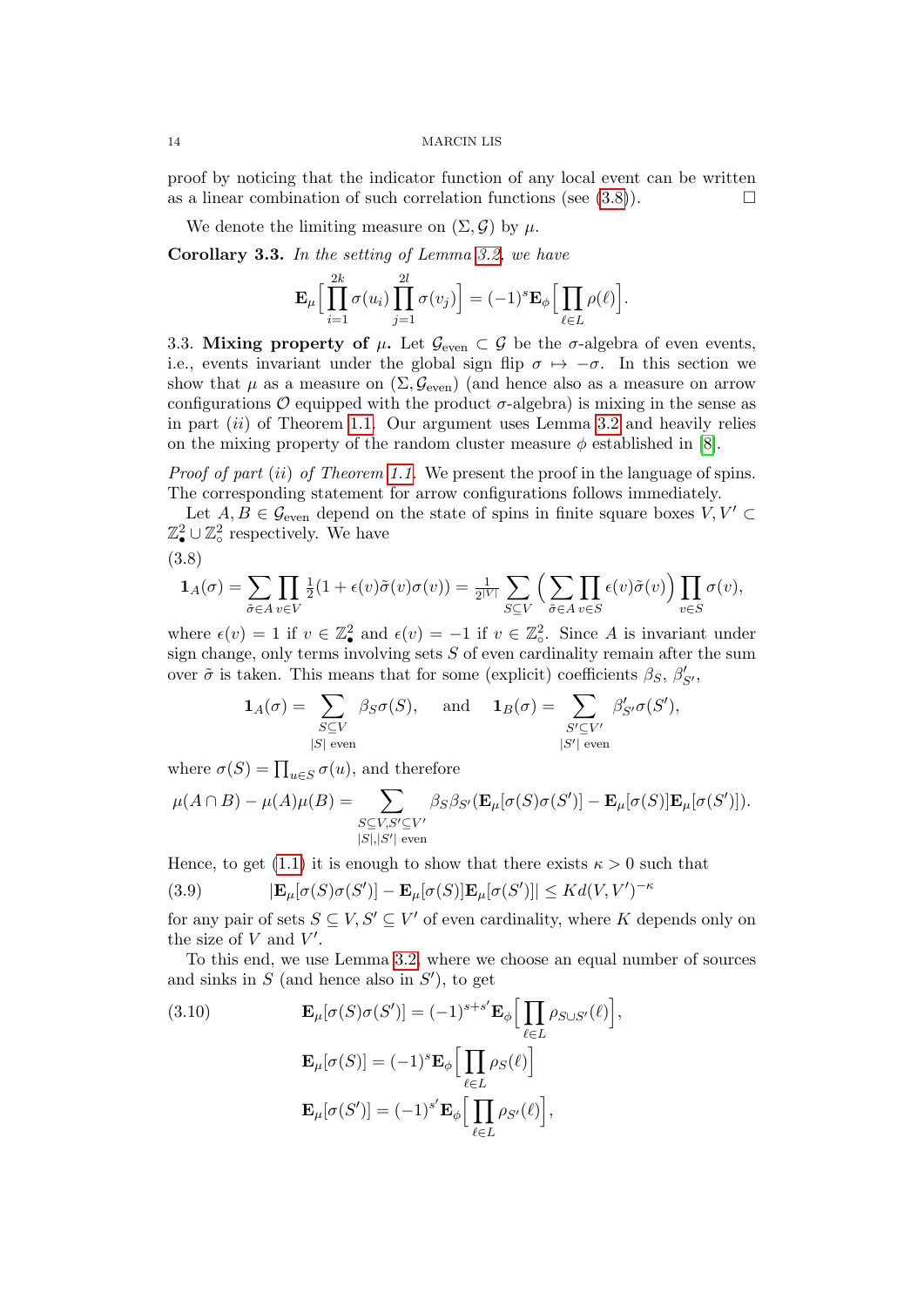where s and s' are the number of white sinks in S and S', and where  $\rho_{S\cup S'}$  is defined for  $S \cup S'$  as in [\(2.8\)](#page-8-0), and  $\rho_S$  (resp.  $\rho_{S'}$ ) is defined for S (resp. S') using the same (but properly restricted) choice of sinks and sources. In particular, we have that  $\rho_S = \rho_{S \cup S'}$  and  $\rho_{S'} = \rho_{S \cup S'}$  on loops not surrounding any face of S<sup>'</sup> and S respectively. We note here that S can contain an even or an odd number of, say, white faces. In the latter case, the two last correlations are equal to zero. However, as mentioned before, the formula from Lemma [3.2](#page-12-0) is still valid, and we chose to use it to have a uniform treatment of both cases.

Let  $\Lambda_N, \Lambda'_N \subset E(\mathbb{Z}_\bullet^2)$  be boxes of size  $N \times N$  centered around the centers of V and V' respectively. Define  $T_N \in \mathcal{F}_{\Lambda_N}$  to be the event that there is no loop in L that intersects both V and the complement of  $\Lambda_N$ . Analogously define  $T_N' \in \mathcal{F}_{\Lambda'_N}$  for  $\Lambda'_N$  and V'. By the strong RSW property of  $\phi$  established in [\[8\]](#page-23-9), we know that there exists  $\kappa' > 0$  depending only on q, and  $K_2 < \infty$  depending on q and the size of V and V', such that for all  $N > 0$ ,

<span id="page-14-0"></span>(3.11) 
$$
\phi(T_N \cap T'_N) \ge 1 - K_2 N^{-\kappa'}.
$$

Indeed, to ensure  $T_N$ , it is enough to construct an open circuit in the percolation configuration  $\xi$  that surrounds V and stays within  $\Lambda_N$ . By the strong RSW property and the positive association of  $\phi$ , this can be done with constant probability for every annulus in a properly defined sequence of disjoint concentric and exponentially growing annuli centered around  $V$ . We leave the details of this standard argument to the reader.

Moreover we have

$$
\left|\prod_{\ell \in L} \rho_U(\ell)\right| \le \max(\tan \lambda, 1)^{|V| + |V'|} =: K_1
$$

deterministically for  $U = S, S', S \cup S'$ , since there can be at most  $|V| + |V'|$  loops intersecting  $V \cup V'$ . Hence, by  $(3.10)$ ,  $(3.11)$  we have

<span id="page-14-1"></span>(3.12) 
$$
\left| \mathbf{E}_{\mu}[\sigma(S)\sigma(S')] - \mathbf{E}_{\phi} \Big[ \prod_{\ell \in L} \rho_{S \cup S'}(\ell) \mathbf{1}_{T_N} \mathbf{1}_{T'_N} \Big] \right| \leq K_3 N^{-\kappa'},
$$

$$
\left| \mathbf{E}_{\mu}[\sigma(S)] - \mathbf{E}_{\phi} \Big[ \prod_{\ell \in L \cap \Lambda_N} \rho_S(\ell) \mathbf{1}_{T_N} \Big] \right| \leq K_3 N^{-\kappa'},
$$

$$
\left| \mathbf{E}_{\mu}[\sigma(S')] - \mathbf{E}_{\phi} \Big[ \prod_{\ell \in L \cap \Lambda'_N} \rho_{S'}(\ell) \mathbf{1}_{T'_N} \Big] \right| \leq K_3 N^{-\kappa'},
$$

where  $K_3 = K_1K_2$ . Combined with the fact that the spin correlations are by definition bounded by one, the last two inequalities give

<span id="page-14-2"></span>
$$
(3.13) \quad \left| \mathbf{E}_{\mu}[\sigma(S)] \mathbf{E}_{\mu}[\sigma(S')] - \mathbf{E}_{\phi} \Big[ \prod_{\ell \in L \cap \Lambda_N} \rho_S(\ell) \mathbf{1}_{T_N} \Big] \mathbf{E}_{\phi} \Big[ \prod_{\ell \in L \cap \Lambda'_N} \rho_{S'}(\ell) \mathbf{1}_{T'_N} \Big] \right|
$$
  
\$\leq K\_3 N^{-\kappa'} (K\_3 N^{-\kappa'} + 2).

On the other hand, we have

<span id="page-14-3"></span>
$$
(3.14) \qquad \prod_{\ell \in L} \rho_{S \cup \tilde{S}}(\ell) \mathbf{1}_{T_N} \mathbf{1}_{T'_N} = \prod_{\ell \in L \cap \Lambda_N} \rho_S(\ell) \mathbf{1}_{T_N} \prod_{\ell \in L \cap \Lambda'_N} \rho_{S'}(\ell) \mathbf{1}_{T'_N}
$$

whenever  $\Lambda_N$  and  $\Lambda'_N$  are disjoint. Moreover, since these two factors are local functions depending only on the state of edges in  $\Lambda_N$  and  $\Lambda'_N$  respectively, by the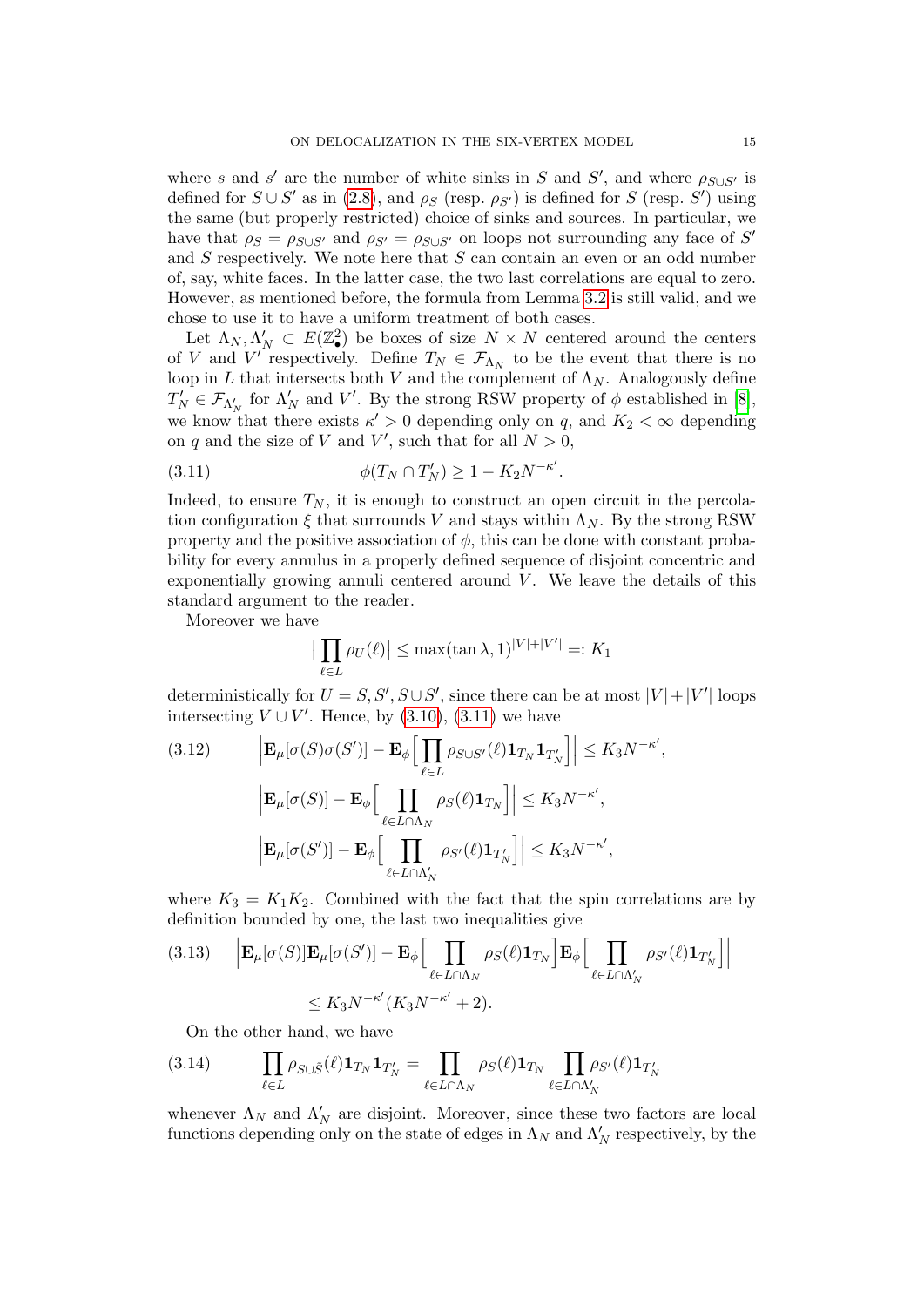mixing property of the critical random cluster model from in Theorem 5 of [\[8\]](#page-23-9), we have  $(9.15)$ 

<span id="page-15-0"></span>
$$
\begin{aligned}\n&\left|\mathbf{E}_{\phi}\right[\prod_{\ell\in L\cap\Lambda_N}\rho_S(\ell)\mathbf{1}_{T_N}\prod_{\ell\in L\cap\Lambda'_N}\rho_{S'}(\ell)\mathbf{1}_{T'_N}\right] - \mathbf{E}_{\phi}\Big[\prod_{\ell\in L\cap\Lambda_N}\rho_S(\ell)\mathbf{1}_{T_N}\Big]\mathbf{E}_{\phi}\Big[\prod_{\ell\in L\cap\Lambda'_N}\rho_{S'}(\ell)\mathbf{1}_{T'_N}\Big] \\
&\leq \mathbf{E}_{\phi}\Big[\prod_{\ell\in L\cap\Lambda_N}|\rho_S(\ell)|\mathbf{1}_{T_N}\Big]\mathbf{E}_{\phi}\Big[\prod_{\ell\in L\cap\Lambda'_N}|\rho_{S'}(\ell)|\mathbf{1}_{T'_N}\Big](\frac{N}{d(\Lambda_N,\Lambda'_N)+N})^{\kappa''} \\
&\leq K_1^2\big(\frac{N}{d(\Lambda_N,\Lambda'_N)+N}\big)^{\kappa''}\n\end{aligned}
$$

whenever  $d(\Lambda_N, \Lambda'_N) \geq N$  for some  $\kappa'' > 0$  that depends only on q. Combining this with  $(3.12)$ ,  $(3.13)$ ,  $(3.14)$  and  $(3.15)$  we obtain that the left-hand side of  $(3.9)$  is at most

$$
K_3N^{-\kappa'}(K_3N^{-\kappa'}+3)+K_1^2\left(\frac{N}{d(\Lambda_N,\Lambda_N')+N}\right)^{\kappa''}\leq K_4\left(N^{-\kappa'}+\left(\frac{N}{d(\Lambda_N,\Lambda_N')+N}\right)^{\kappa''}\right)
$$

for  $d(\Lambda_N, \Lambda'_N) \geq N$ , where  $K_4$  depends only on q and the size of V and V'. Taking  $N = |\sqrt{d(V, V')}|$  we show [\(3.9\)](#page-13-2) and complete the proof.

We note that ergodicity of  $\mu$  follows by using standard arguments where one approximates translation invariant events by local events, and then uses the established mixing property.

3.4. Decorrelation of monochromatic spins. In this section we study the decay of spin correlations for spins on faces of the same color, and without loss of generality we choose the black faces. The simplest case of Corollary [3.3](#page-13-3) says that for  $u, u' \in \mathbb{Z}^2_\bullet$ ,

<span id="page-15-1"></span>(3.16) 
$$
\mathbf{E}_{\mu}[\sigma(u)\sigma(u')] = \mathbf{E}_{\phi}\Big[\prod_{\ell \in L} \rho(\ell)\Big] = \mathbf{E}_{\phi}\Big[\rho^{N(u,u')}(-\rho)^{N(u',u)}\Big],
$$

where  $N(u, u')$  is the number of loops in  $L = L(\xi)$  which surround u but not u'. Note that for  $c = 2$ , we have  $\rho = 0$  and the right-hand side becomes  $\mathbf{E}_{\phi}[N(u, u') = 0]$  (see Remark [3\)](#page-19-0).

Using that  $\rho = \tanh \lambda \leq 1$  for  $c \in [\sqrt{2 + \sqrt{2}}, 2]$  we obtain the following result.

<span id="page-15-3"></span>**Theorem 3.4.** For  $c \in [\sqrt{2 + \sqrt{2}}, 2]$ , there exists  $\theta = \theta(c) > 0$  such that for all  $u, u' \in \mathbb{Z}^2_\bullet,$ 

<span id="page-15-2"></span>(3.17) 
$$
\mathbf{E}_{\mu}[\sigma(u)\sigma(u')] \leq |u - u'|^{-\theta}.
$$

We note that positivity of this two-point function follows from the percolation representation of the spin model described in Section [4.2.](#page-17-0) We also note that our argument does not give much information on the value of the exponent  $\theta$ .

# Proof. We consider two cases.

Case I:  $c \in (\sqrt{2+\sqrt{2}}, 2]$ . In this case  $\rho < 1$ , and we can simply bound the right-hand side of [\(3.16\)](#page-15-1) from above by  $\mathbf{E}_{\phi}[\rho^{N(u,u')}]$ . Note that  $N(u,u')$  is bounded from below by the number of loops surrounding  $u$  whose diameter is smaller that  $|u - u'|$ . This number on the other hand stochastically dominates a binomial random variable with  $\log |u - u'|$  trials and with (uniformly in  $u, u'$ ) positive success probability. This is a consequence of the strong RSW results for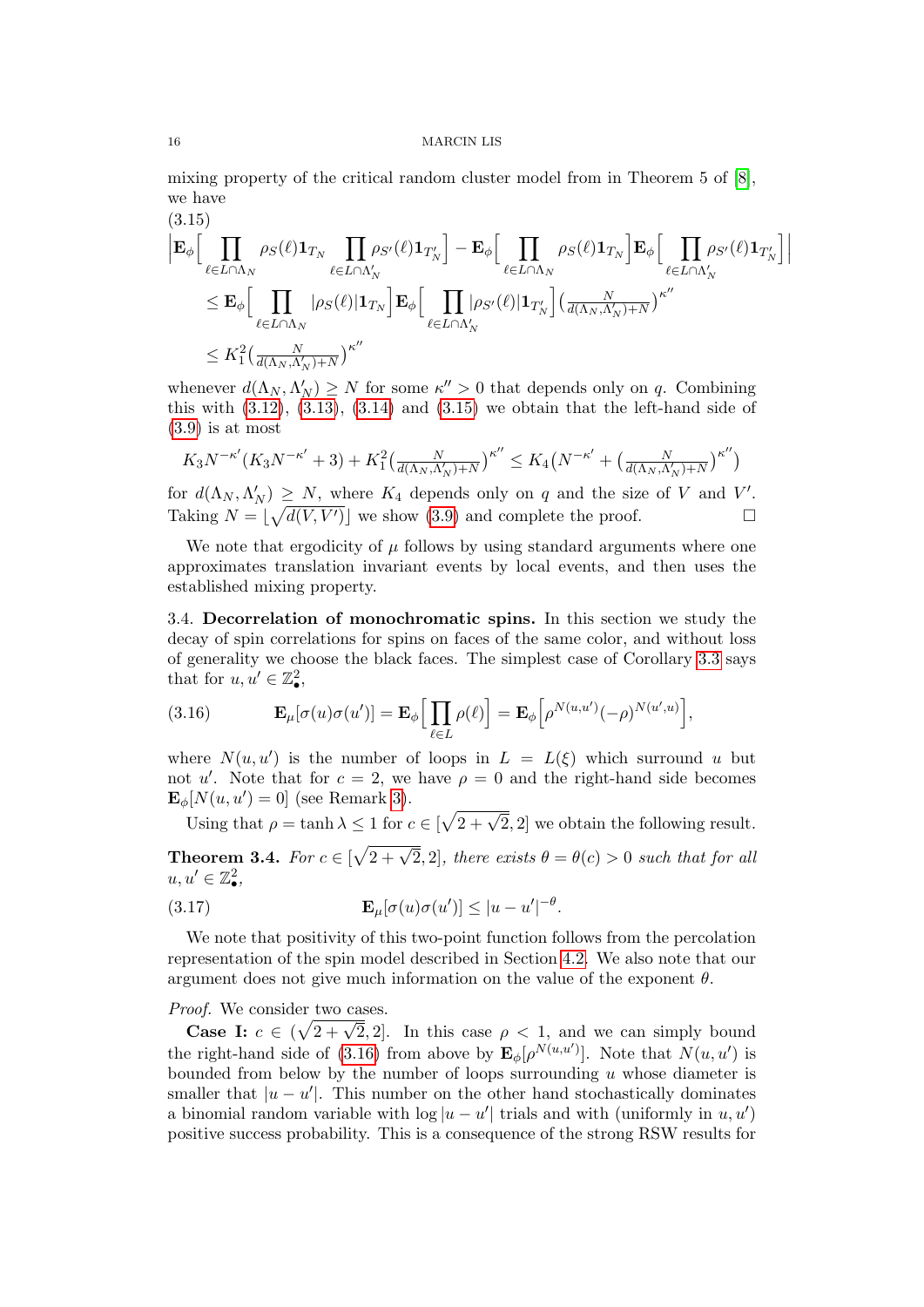the random cluster model obtained in [\[8\]](#page-23-9). Indeed, using the positive association of the measure and the the fact that one can cross long rectangles with uniform positive probability and under arbitrary boundary conditions, one can iteratively construct circuits of  $\xi$  and  $\xi^{\dagger}$  in exponentially growing annuli around u. Each pair of such consecutive clusters of  $\xi$  and  $\xi^{\dagger}$  contributes one loop to  $L(\xi)$  that surrounds u but not  $u'$ . This yields  $(3.17)$  by using elementary properties of binomial distribution. We leave the details to the reader.

Framerian distribution. We leave the details to the reader.<br> **Case II:**  $c = \sqrt{2 + \sqrt{2}}$ . In this case  $\rho = 1$  and the right-hand side of [\(3.16\)](#page-15-1) simplifies to  $\mathbf{E}_{\phi}$ [(-1)<sup>N(u',u</sup>)]. Let  $v = u + (1,0), v' = u' + (1,0)$  be the two vertices of  $\mathbb{Z}^2_{\text{o}}$  directly to the right of u and u', and let  $e, e' \in E(\mathbb{Z}^2)$  be the edges separating u from v, and u' from v' respectively. Since the law of  $L(\xi)$  is invariant under translation by  $(1,0)$ , we have that  $N(u',u)$  has the same distribution as  $N(v', v)$ , and we can write

<span id="page-16-0"></span>(3.18) 
$$
\mathbf{E}_{\mu}[\sigma(u)\sigma(u')] = \frac{1}{2}\mathbf{E}_{\phi}[(-1)^{N(u',u)} + (-1)^{N(v',v)}].
$$

We now notice that for each configuration of  $\xi$ , we have  $N(u', u)(\xi) = N(v', v)(\xi)$ if there is a loop in  $L(\xi)$  which goes through e and surrounds u' or v', or there is a loop that goes through  $e'$  and surrounds u or v. Moreover, in this case  $N(u', u)$ is even. Otherwise we have  $N(u', u)(\xi) = N(v', v)(\xi) \pm 1$  and the corresponding two terms in the expression above cancel out. All in all we obtain that [\(3.18\)](#page-16-0) is bounded above by the probability that the cluster in  $\xi$  of either u, u', v or v' has radius larger than  $|u - v|$ . Again by the RSW property of the critical random cluster measure, this probability decays polynomially in  $|u - v|$ , and we finish the proof.  $\Box$ 

Remark 1. We want to stress the fact that such polynomial decorrelation (including a polynomial lower bound) for monochromatic spins is expected to hold for all positive  $c$ . However, so far we were not able to obtain it using  $(3.17)$ . The reason is that in the case when  $\rho > 1$  one needs to argue that the fluctuations of the random sign  $(-1)^{N(u',u)}$  and the exponential growth of  $\rho^{N(u,u')+N(u',u)}$  cancel out to order  $O(|u-u'|^{-\theta})$ . Note that [\(3.17\)](#page-15-2) already implies (since the left-hand side is bounded above by one) that such cancellations occur to order  $O(1)$ .

Remark 2. By arguments as in the previous section, polynomial decorrelation of monochromatic spins yields a similar mixing property of  $\mu$  for all local events (not only even local events).

## 4. Delocalization of the height function

In this section we combine the framework developed in [\[19\]](#page-23-18) with the results from the previous sections to prove delocalization of the height function for From the previous sections to prove delocalization of the height function for  $c \in [\sqrt{2} + \sqrt{2}, 2]$ . To this end, we need to consider a conditioned version of the six-vertex model. We define  $\mathcal{O}_n^0 \subset \mathcal{O}_n$  to be the set of arrow configurations such that the spin system  $\sigma$  is globally well defined on  $\mathbb{T}_n$ . In other words, these are the arrow configurations such that the increment of the height function along any noncontractible cycle in the dual graph  $\mathbb{T}_n^*$  is zero mod 4. We denote by  $\mu_n^0$  the measure  $\mu_n$  conditioned on  $\mathcal{O}_n^0$ . As before, we will identify  $\mu_n^0$  with a probability measure on the set of spin configurations  $\Sigma_n$ , which we think of as a subset of  $\Sigma$ .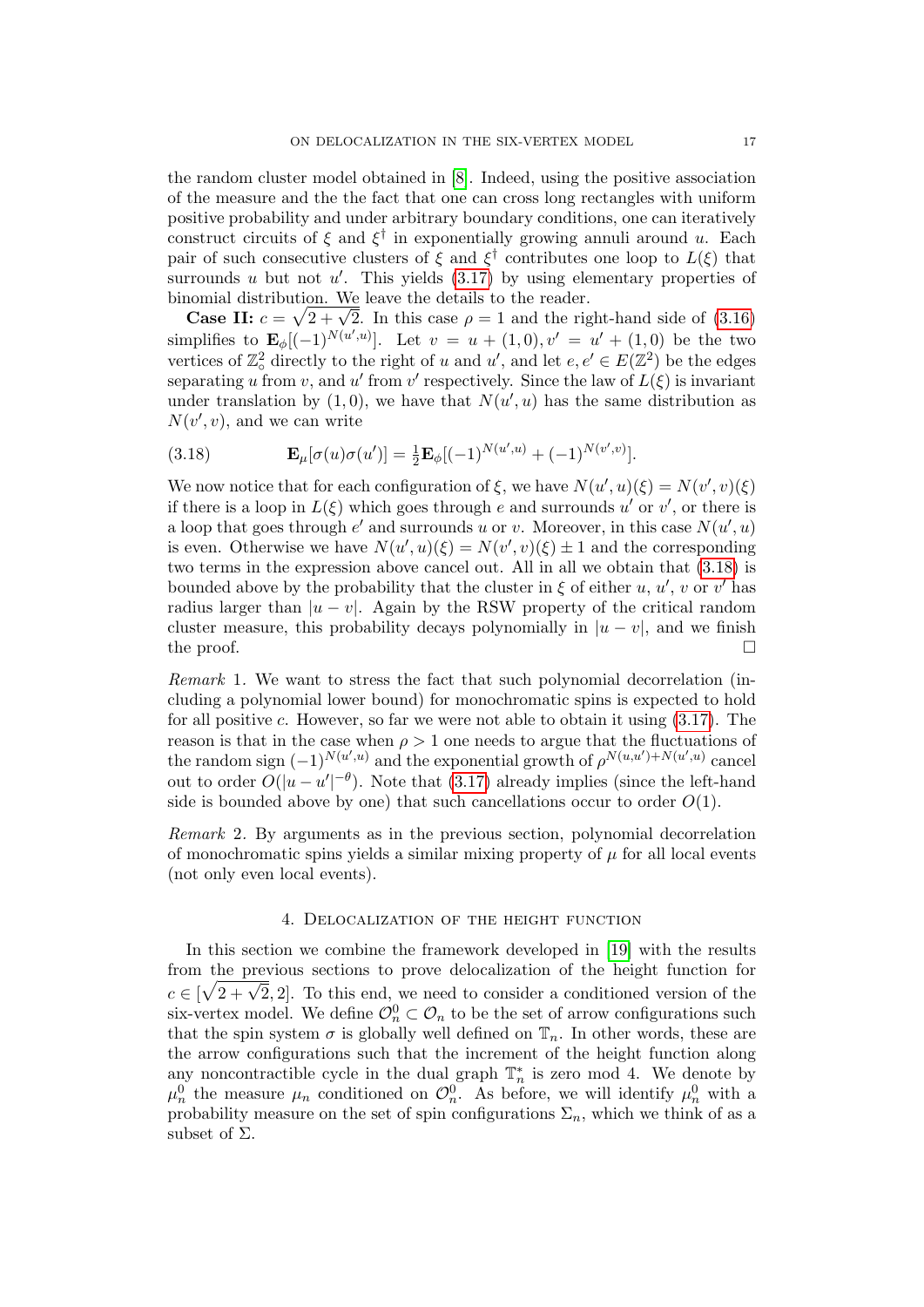4.1. Convergence of  $\mu_n^0$ . We will first show that  $\mu_n^0$  also converges to  $\mu$  as  $n \to \infty$ . The argument is analogous to the one used to establish convergence of  $\mu_n$  itself, and we will only focus here on the (topological) differences arising from the conditioning on  $\mathcal{O}_n^0$ .

To this end, we perform the same steps as in the unconditional BKW representation. We first expand the arrow configurations in  $\mathcal{O}_n^0$  to obtain a set of fully-packed oriented loop configurations, denoted by  $\mathcal{\vec{L}}_n^0$ . We denote the sets of oriented and unoriented loop configurations composed of only contractible loops by  $\vec{\mathcal{L}}_n^{\text{ctr}}$  and  $\mathcal{L}_n^{\text{ctr}}$  respectively. We now notice that any contractible oriented loop contributes zero to the increment of the height function along any noncontractible cycle. Hence,  $\vec{\mathcal{L}}_n^{\text{ctr}} \subset \vec{\mathcal{L}}_n^0$  and the complex measure induced on  $\vec{\mathcal{L}}_n^{\text{ctr}}$  and the probability measure induced on  $\mathcal{L}_n^{\text{ctr}}$  by  $\mu_n^0$  is the same as that induced by  $\mu_n$ .

To treat the case involving noncontractible loops, we recall a topological fact saying that for a simple noncontractible closed curve on the torus, the algebraic numbers  $(k, l)$  of times the curve intersects the equator and a fixed meridian respectively are coprime (in particular, one of them has to be odd). Moreover, such pairs of numbers  $(k, l)$  are in a one-to-one correspondence with isotopy classes of such curves. Let  $\vec{L} \in \vec{\mathcal{L}}_n \setminus \vec{\mathcal{L}}_n^{\text{ctr}}$  contain noncontractible loops. Note that since these loops do not intersect, they have to be, up to orientation, of the same isotopy class  $(k, l)$ . Moreover, since the torus  $\mathbb{T}_n$  is of even size, the total increment of the height function must be even along any noncontractible loop. Combined with the fact that at least one of the numbers  $(k, l)$ , say k, is odd, this means that there must be an even number, say  $2m$ , of noncontractible loops in  $\ddot{L}$ . Let  $m_1$  and  $m_2$  be the numbers of such loops which intersect the meridian from right to left and from left to right respectively. In particular  $m_1+m_2=2m$ . Then the increment of the height function of  $\vec{L}$  is  $a = (m_1 - m_2)k$  along the meridian and  $b = \pm (m_1 - m_2)l$  along the equator. If we now reverse the orientation of the noncontractible loop  $\vec{\ell}_0 \in \vec{L}$  which goes through the vertex with the smallest number (in some fixed ordering), we obtain a configuration  $\vec{L}'$  for which these increments are  $a' = (m_1 - m_2 \pm 2)k$  and  $b' = \pm (m_1 - m_2 \pm 2)l$  respectively. Since  $m_1 - m_2$  is even, we have the following cases: if l is even, then  $a = a' + 2 \pmod{4}$ and  $b = b' = 0 \pmod{4}$ , and if *l* is odd, then  $a = b = a' + 2 = b' + 2 \pmod{4}$ . In both situations, exactly one of the two configurations  $\vec{L}$  and  $\vec{L}^{\prime}$  belongs to  $\mathcal{\vec{L}}_n^0$ . Note that the correspondence  $\vec{L} \leftrightarrow \vec{L}'$  is involutive and measure preserving (since  $\vec{\ell}_0$  has total winding zero). This implies that exactly half (in terms of the induced complex measure) oriented loop configurations in  $\vec{\mathcal{L}}_n \setminus \vec{\mathcal{L}}_n^{\text{ctr}}$  belong to  $\vec{\mathcal{L}}_n^0$ . In particular we get the following formula for the induced probability measure on  $\mathcal{L}_n$ ,

(4.1) 
$$
\phi_n^0(L) = \frac{1}{Z_n^0} \sqrt{q}^{|L|} \left(\frac{2}{\sqrt{q}}\right)^{|L_{\text{nctr}}|} \frac{1}{2} \left(1 + \mathbf{1}_{\mathcal{L}_n^{\text{ctr}}}(L)\right),
$$

where  $L_{\text{nctr}}$  is the set of noncontractible loops in  $L$ .

As a result of considerations exactly like in the previous section, we obtain the following convergence.

<span id="page-17-1"></span>**Proposition 4.1.** For  $c \in \lbrack$ √  $\overline{3}, 2], \mu_n^0 \to \mu$  weakly as  $n \to \infty$ .

<span id="page-17-0"></span>4.2. The percolation process  $\omega$ . We follow [\[13,](#page-23-8) [19\]](#page-23-18) and define a bond percolation model  $\omega$  on top of the spin configuration  $\sigma$  sampled according to  $\mu_n^0$  (the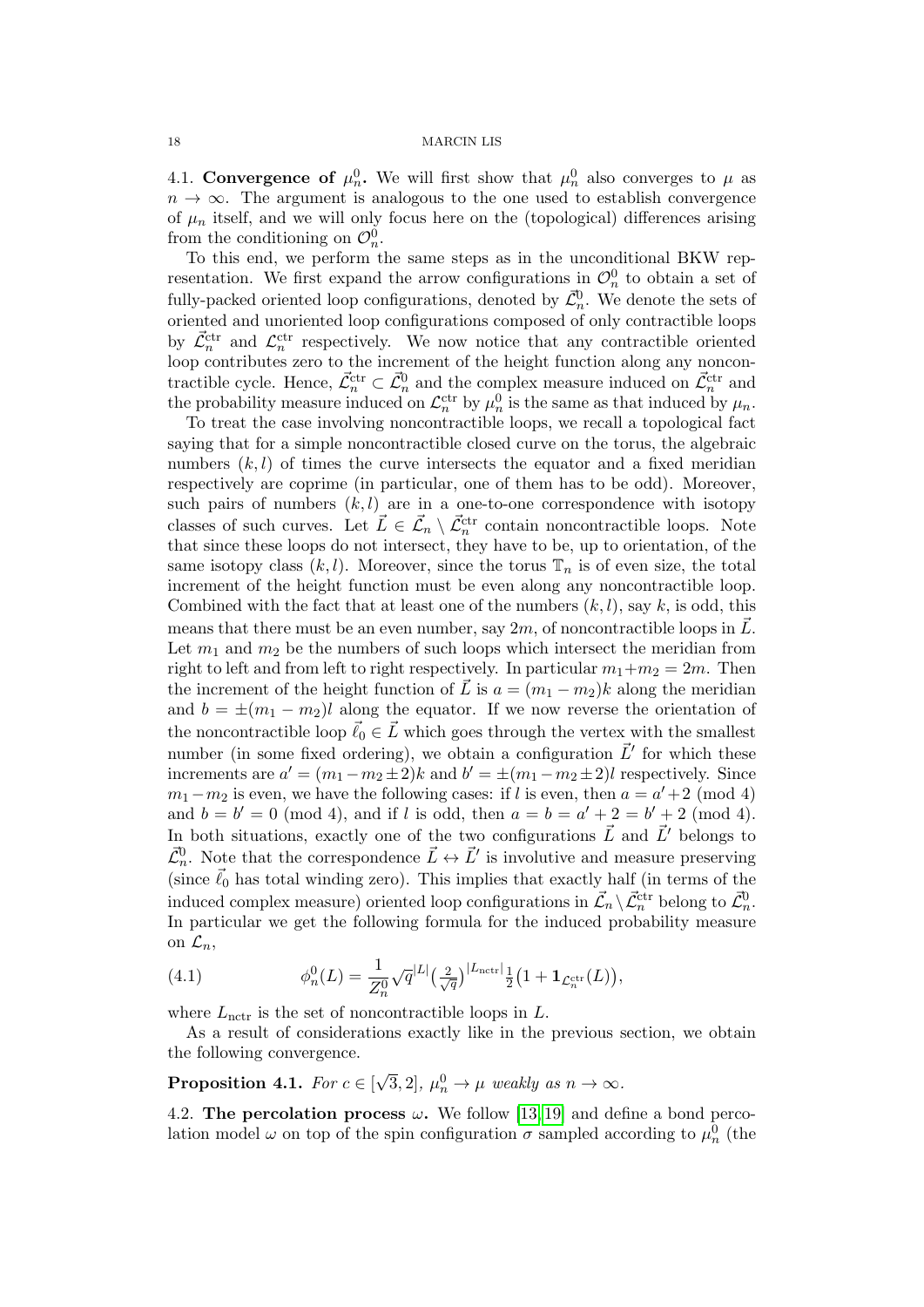corresponding parameters in [\[19\]](#page-23-18) are  $q = q' = 2$  and  $a = b = c^{-1}$ . We note that the model was also used in [\[21\]](#page-23-21) in the study of the six-vertex model in the localized regime.

Recall that the graphs  $\mathbb{T}_n^{\bullet}$  and  $\mathbb{T}_n^{\circ}$  (likewise  $\mathbb{Z}_\bullet^2$  and  $\mathbb{Z}_\circ^2$ ) are dual to each other, and denote by  $\sigma^{\bullet}$  and  $\sigma^{\circ}$  the restrictions of the spin configuration  $\sigma$  to the vertices of the respective graphs. We now define  $\eta(\sigma^{\circ}) \subseteq E(\mathbb{T}_n^{\bullet})$  to be the set of contours of  $\sigma^{\circ}$ , i.e., edges whose dual edge in  $E(\mathbb{T}_{n}^{\circ})$  carries two different values of the spin  $\sigma^{\circ}$  at its endpoints. Given  $\sigma$ , to obtain the percolation configuration  $\omega \subseteq E(\mathbb{T}_n^{\bullet}),$  we proceed in steps:

- $(i)$  we start with the configuration where all edges are closed,
- (*ii*) we then declare each edge in  $\eta(\sigma^{\circ})$  open,
- (iii) for each edge  $\{u, u'\} \in E(\mathbb{T}_n^{\bullet})$  still closed after step (ii) and such that  $\sigma(u) = \sigma(u')$ , we toss an independent coin with success probability 1 –  $1/c$ . On success, we declare the edge open, and otherwise we keep it closed,
- (*iv*) we denote by  $\omega$  the set of all open edges.

Note that in particular  $\eta(\sigma^{\circ}) \subseteq \omega$ . We will write  $\mathbf{P}_n$  for the probability measure on configurations  $(\sigma, \omega) \in \Sigma_n \times \Omega_n^{\bullet}$  obtained from these steps when  $\sigma$  is distributed according to  $\mu_n^0$ . Since the above procedure is local, independent for different edges, and invariant under the global sign change  $\sigma \mapsto -\sigma$ , from Proposition [4.1](#page-17-1) we immediately conclude the following.

<span id="page-18-1"></span>Corollary 4.2.  $P_n$  converges weakly as  $n \to \infty$  to a probability measure P on  $(\Sigma \times \Omega_{\bullet}, \mathcal{G} \otimes \mathcal{F})$  which is translation invariant, satisfies a mixing property as in Theorem [1.1,](#page-0-0) and hence is ergodic on  $\mathcal{G}_{even} \otimes \mathcal{F}$  with respect to the translations of  $\mathbb{Z}^2_\bullet.$ 

The following result connecting the percolation properties of  $\omega$  under **P** with the behaviour of the height function under  $\mu$  was proved in [\[19\]](#page-23-18). √

<span id="page-18-2"></span>**Lemma 4.3.** For  $c \in \lbrack$  $[3, 2], \textit{if}$ 

 ${\bf P}(\exists$  an infinite cluster of  $\omega$ ) = 0,

then

$$
\mathbf{Var}_{\mu}[h(u)] \to \infty \quad \text{as} \quad |u| \to \infty,
$$

where  $u \in \mathbb{Z}_{\circ}^2 \cup \mathbb{Z}_{\bullet}^2$  is a face of  $\mathbb{Z}^2$ .

Therefore, to prove Theorem [1.2](#page-2-0) it is enough to show the following.

<span id="page-18-3"></span>**Proposition 4.4.** For  $c \in [\sqrt{2+\sqrt{2}}, 2]$ ,  $\mathbf{P}(\exists \text{ an infinite cluster of } \omega) = 0$ .

We devote the rest of this section to the proof of this result. We note that percolation properties of related models were studied in [\[15\]](#page-23-22). We first recall a crucial property of the coupling between  $\sigma$  and  $\omega$  given by the following description of the conditional law of  $\sigma^{\bullet}$  given  $\omega$  [\[13,](#page-23-8) [19,](#page-23-18) [21\]](#page-23-21), which is directly analogous to the Edwards–Sokal coupling between the Potts model and the random cluster model [\[10\]](#page-23-23).

<span id="page-18-0"></span>**Lemma 4.5** (Edwards–Sokal property of  $\omega$  and  $\sigma^{\bullet}$ ). Under the probability measure  $P_n$ , conditionally on  $\omega$ , the spins  $\sigma^{\bullet}$  are distributed like an independent uniform assignment of a  $\pm 1$  spin to each connected component of  $\omega$ . The same is true for **P** given that  $\mathbf{P}(\exists \text{ an infinite cluster of } \omega) = 0$ .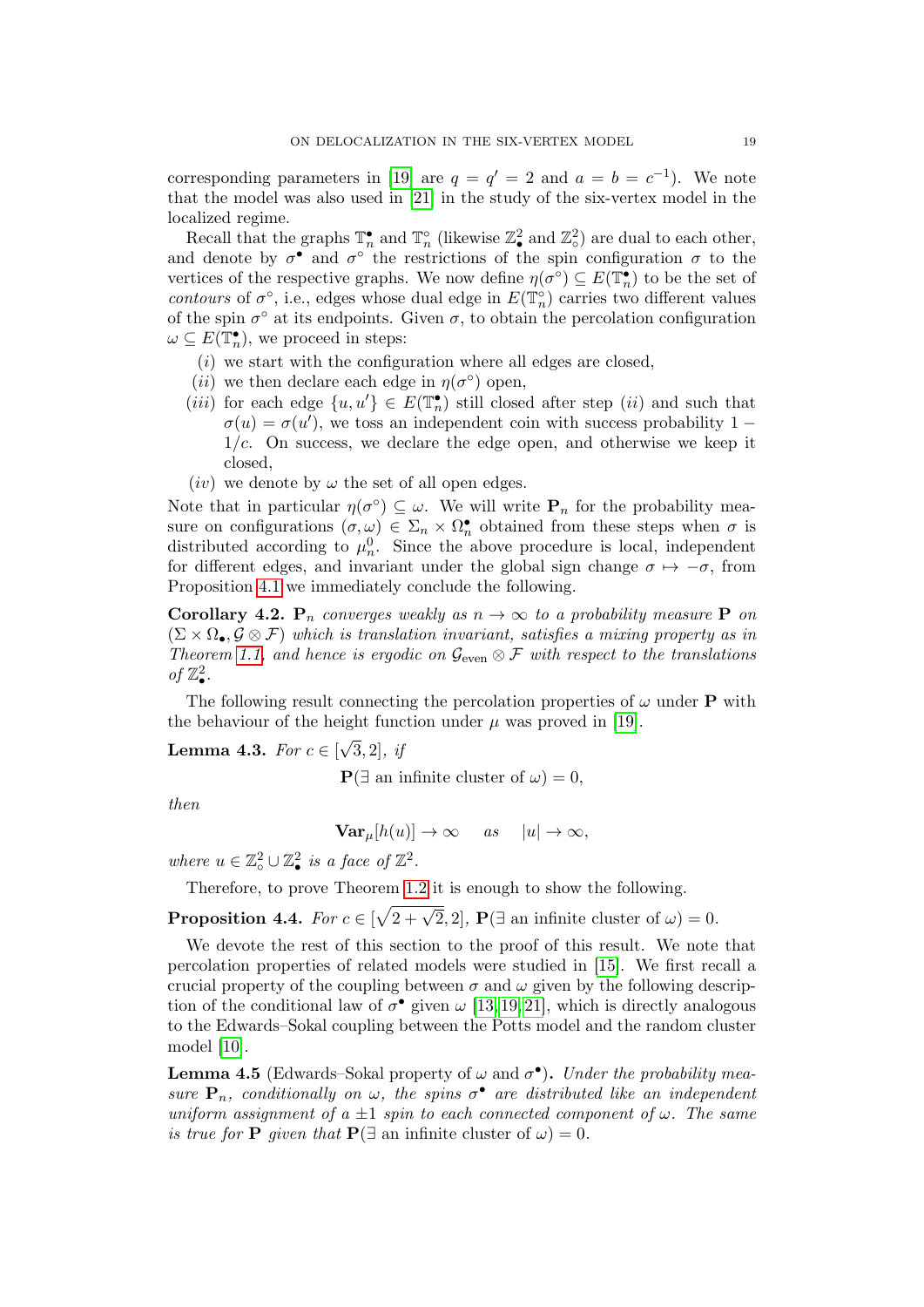As a direct consequence we obtain a relation between connectivities in  $\omega$  and spin correlations,

<span id="page-19-1"></span>(4.2) 
$$
\mathbf{P}_n(u \text{ connected to } u' \text{ in } \omega) = \mathbf{E}_{\mu_n^0}[\sigma(u)\sigma(u')].
$$

The idea now is to use this identity and the decorrelation of spins from Theo-rem [3.4](#page-15-3) to conclude no percolation for  $\omega$ .

<span id="page-19-0"></span>Remark 3. For  $c = 2$ , both the distribution of  $\omega$  under **P** and of  $\xi$  under  $\phi$  are the critical random cluster model with  $q = 4$  (see [\[19\]](#page-23-18)). In this case we know that formula [\(4.2\)](#page-19-1) also holds in the infinite volume (since  $\omega$  does not percolate), and it is identical to formula [\(1.6\)](#page-3-0) since for  $q = 4$ , we have  $\rho = 0$  and the event that there is no loop separating u from  $u'$  in  $L(\xi)$  is the same as the event of u being connected to  $u'$  in  $\xi$ .

We will first need to prove that there is at most one infinite cluster in  $\omega$ under **P**. To this end, we start with establishing insertion tolerance of  $\omega$ .

<span id="page-19-3"></span>**Lemma 4.6** (Insertion tolerance of  $\omega$ ). For  $c \in \mathbb{R}$ √ 3, 2], the law of  $\omega$  under **P** is insertion tolerant as defined in [\(3.1\)](#page-10-4).

*Proof.* Since **P** is the weak limit of  $\mathbf{P}_n$ , it is enough to prove that  $\mathbf{P}_n$  satisfies  $(3.1)$  with a constant  $\epsilon > 0$  that is independent of n.

To this end, for a configuration  $\zeta \in \Omega_n^{\bullet}$  and an edge  $e = \{u_1, u_2\} \in E(\mathbb{T}_n^{\bullet}),$  let  $\zeta^e, \zeta_e \in \Omega_n^{\bullet}$  be the configurations that agree with  $\zeta$  on  $E(\mathbb{T}_n^{\bullet}) \setminus \{e\}$  and such that  $\zeta^e(e) = 1$  and  $\zeta_e(e) = 0$ . Note that by Lemma [4.5](#page-18-0) we have

$$
\mathbf{P}_n(\omega = \zeta^e) \ge \mathbf{P}_n(\omega = \zeta^e, \sigma(u_1) = \sigma(u_2), \sigma(v_1) = \sigma(v_2))
$$
  
\n
$$
= \frac{p}{1-p} \mathbf{P}_n(\omega = \zeta_e, \sigma(u_1) = \sigma(u_2), \sigma(v_1) = \sigma(v_2))
$$
  
\n
$$
= \frac{p}{1-p} \mathbf{P}_n(\omega = \zeta_e, \sigma(u_1) = \sigma(u_2))
$$
  
\n
$$
\ge \frac{1}{2} \frac{p}{1-p} \mathbf{P}_n(\omega = \zeta_e)
$$
  
\n(4.3) 
$$
= \frac{1}{2}(c-1) \mathbf{P}_n(\omega = \zeta_e),
$$

<span id="page-19-2"></span>where  $\{v_1, v_2\} \in E(\mathbb{T}_n^{\circ})$  is the dual edge of e, and  $p = 1 - c^{-1}$  is the success probability from step *(iii)* of the definition of  $\omega$ . To get the first equality, we used the fact that if  $\sigma(u_1) = \sigma(u_2)$  and  $\sigma(v_1) = \sigma(v_2)$ , then we can open e only in step  $(iii)$  by tossing a coin. In the second equality, we used that if  $e$  is closed then necessarily  $\sigma(v_1) = \sigma(v_2)$ . The last inequality follows from Proposition [4.5](#page-18-0) and the fact that, on the event that  $v_1$  is not connected to  $v_2$  in  $\omega$ , both faces obtain independent  $\pm 1$  spins (otherwise, they must have the same spin). From [\(4.3\)](#page-19-2) we get that

$$
\mathbf{P}(\omega(e) = 1 \mid \omega(e') = \zeta(e') \text{ for } e' \neq e) \ge \frac{c-1}{c+1},
$$

and hence [\(3.1\)](#page-10-4) holds true with  $\epsilon = (c-1)/(c+1)$ . This ends the proof.  $\Box$ 

We will now exclude the possibility of more than one infinite clusters in  $\omega$ under **P**. Since the law of  $\omega$  is not deletion tolerant in the sense of [\(3.1\)](#page-10-4), we need to slightly modify the classical argument of Burton and Keane [\[4\]](#page-23-20). (Actually, one can always remove an edge from  $\omega \setminus \eta(\sigma^{\circ})$  by paying a constant price, but removing edges from  $\eta(\sigma^{\circ})$  cannot be done locally and the cost can be arbitrarily high).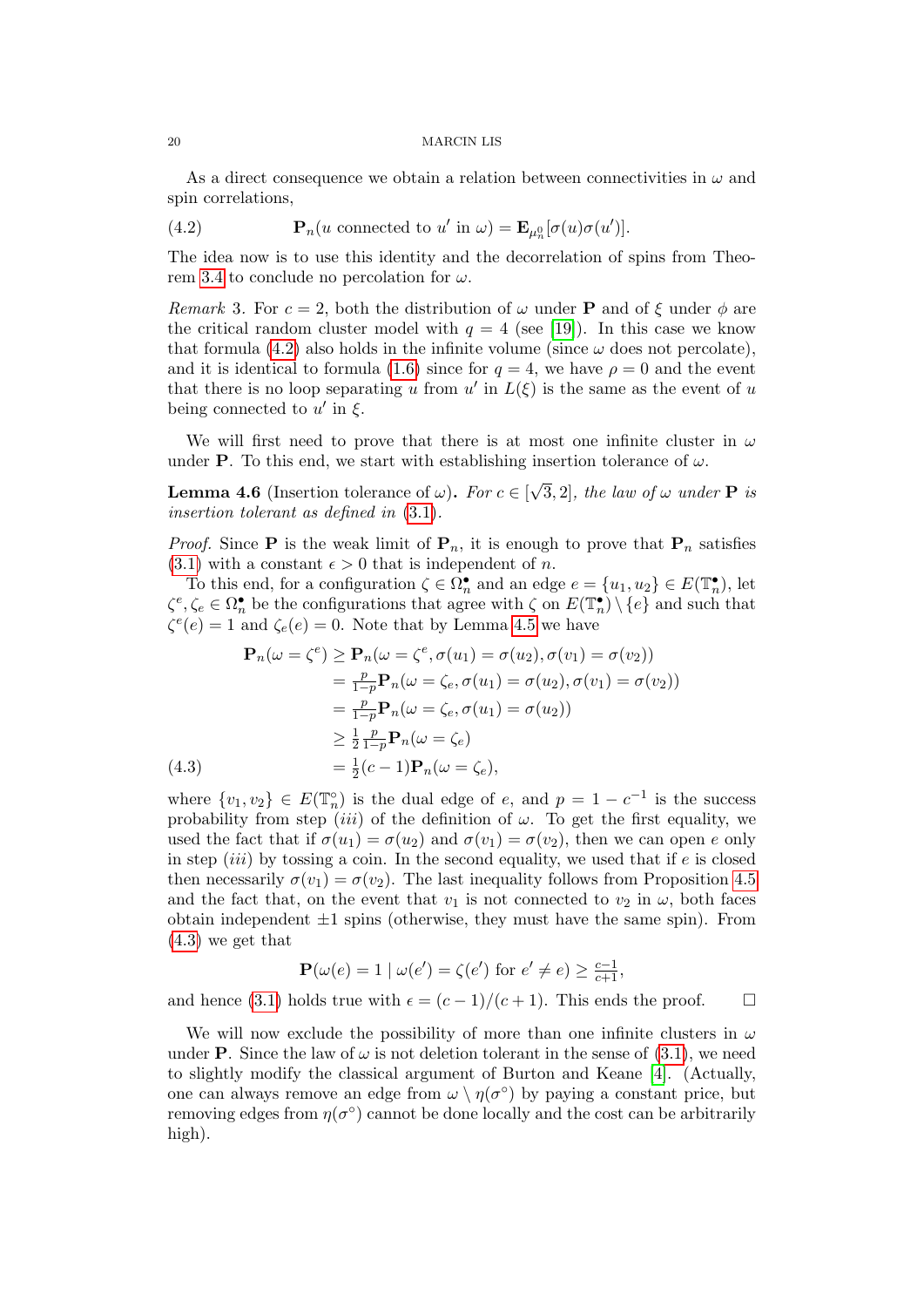<span id="page-20-0"></span>**Lemma 4.7.** For  $c \in \lbrack$ √  $[3, 2]$ ,

 ${\bf P}(\exists$  more than one infinite cluster of  $\omega$ ) = 0.

*Proof of Lemma [4.7.](#page-20-0)* By Corollary [4.2,](#page-18-1) **P** is translation invariant and ergodic when projected to  $\mathcal{F}$ , and by Lemma [4.6,](#page-19-3) it is insertion tolerant. Hence, by classical arguments we have that

 ${\bf P}(\exists$  more than one but finitely many infinite clusters of  $\omega$ ) = 0.

To conclude the proof we therefore need to show that

<span id="page-20-1"></span>(4.4)  $\mathbf{P}(\exists \text{ infinitely many infinite clusters of } \omega) = 0.$ 

To this end, we say that  $0 \in \mathbb{Z}^2_\bullet$  is a *trifurcation* if it belongs to an infinite cluster of  $\omega$  that splits into exactly three infinite and no finite clusters after removing 0 and the edges incident on 0. We assume by contradiction that the probability in  $(4.4)$  is equal to 1 (we can assume this by ergodicity) of **P**. We will show that under this assumption

$$
P(0 \text{ is a trifurcation}) > 0.
$$

This will yield the desired contradiction in the same way as in the original argument of Burton and Keane.

In what follows, we will construct trifurcations by modifying (in steps) the configuration  $(\sigma, \omega)$  inside a large but finite box. To this end, for  $\Lambda \subset E(\mathbb{Z}_\bullet^2)$ , let

 $C_6(\Lambda) = \{ \partial \Lambda \text{ intersects at least } six \text{ infinite clusters of } \omega |_{\Lambda^c} \} \in \mathcal{G} \otimes \mathcal{F}_{\Lambda^c},$ 

where  $\partial\Lambda$  is the set of vertices of  $\Lambda$  adjacent to a vertex outside  $\Lambda$ , and  $\omega|_{\Lambda_c}$  is the restriction of the configuration  $\omega$  to the edges of  $\Lambda^c$ . We now fix  $\Lambda$  to be a square box large enough so that for  $C_6 = C_6(\Lambda)$ ,

$$
\mathbf{P}(C_6) > 1/2.
$$

For a set of black vertices  $B$  and white vertices  $W$ , we define

 $S_{\pm}(B) = \{\sigma \text{ is constant and equal } \pm 1 \text{ on } B\} \in \mathcal{G} \otimes \mathcal{F}, \text{ and}$ 

 $S_{+}(W) = \{\sigma \text{ is constant and equal } \pm i \text{ on } W\} \in \mathcal{G} \otimes \mathcal{F}.$ 

Note that by the Edwards–Sokal property from Lemma [4.5,](#page-18-0) for any event  $I \in$  $\mathcal{G} \otimes \mathcal{F}$  depending only on  $\omega$ , we have

$$
\mathbf{P}_n(S_+(B) \mid I) \geq (\frac{1}{2})^{|B|}
$$

independently of n. Hence, by the weak convergence of  $P_n$  to P we know that

$$
\mathbf{P}(S_+(V(\Lambda)) \mid C_6) \geq (\frac{1}{2})^{|V(\Lambda)|}.
$$

Recall that  $\eta(\sigma^{\circ}) \subset E(\mathbb{Z}_{\bullet}^2)$  is the set of interfaces separating spins of different value in  $\sigma^{\circ}$  which in turn is the restriction of  $\sigma$  to  $\mathbb{Z}_\circ^2$ . The crucial observation now is that for each  $(\sigma, \omega) \in S_+(V(\Lambda)) \cap C_6$ , one can choose a constant sign  $\zeta = \zeta(\sigma, \omega) = \pm 1$  such that there are at least *three* infinite clusters in  $\omega|_{\Lambda_c} \cup \eta(\sigma_c^{\circ}),$ where

$$
\sigma_{\varsigma}(u) = \begin{cases} \varsigma & \text{for } u \in V(\Lambda^*), \\ \sigma(u) & \text{otherwise}, \end{cases}
$$

and where  $\Lambda^* \subset E(\mathbb{Z}_\circ^2)$  is the box whose vertices are the bounded faces of  $\Lambda$  (see Fig. [6\)](#page-21-0). Moreover, we have that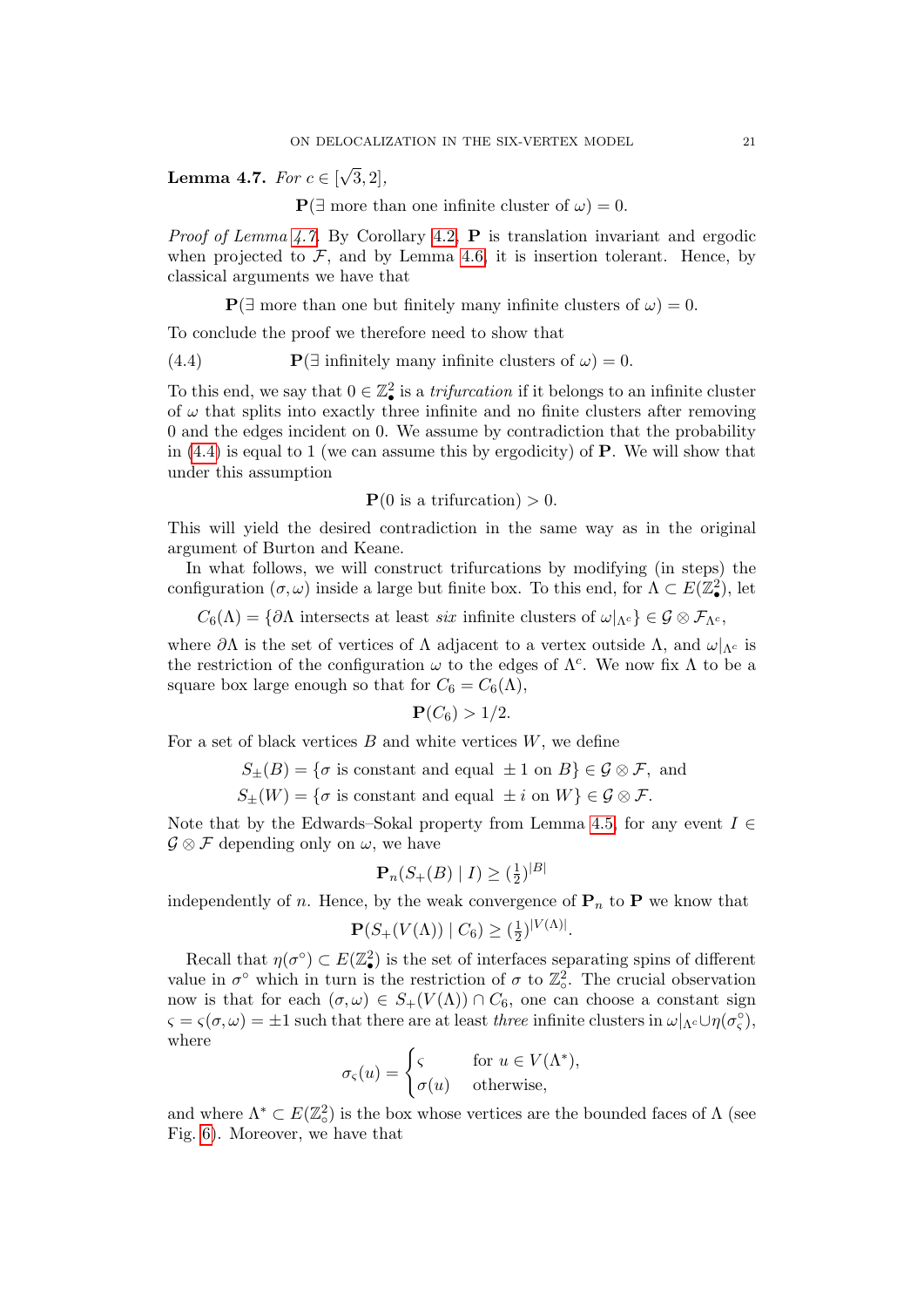<span id="page-21-0"></span>

FIGURE 6. The dotted black lines represent the boundary edges of  $\Lambda$ . The signs show the sign of  $-i\sigma$ °, the blue lines represent  $\eta(\sigma_{\pm}^{\circ})$  and the red lines show the edges of  $\omega|_{\Lambda^c} \setminus \eta(\sigma_{\pm}^{\circ})$  with  $(\sigma,\omega) \in C_6$ . There are five infinite clusters in  $\omega|_{\Lambda_c} \cup \eta(\sigma_+^{\circ})$  and one in  $\omega|_{\Lambda^c} \cup \eta(\sigma^{\circ})$ . The red dotted edges are added at finite cost to create a trifurcation at 0

$$
T_{\pm} := \{ (\sigma, \omega) \in S_+(V(\Lambda)) \cap C_6 : \varsigma(\sigma, \omega) = \pm 1 \} \in \mathcal{G}_{V(\Lambda^*)^c} \otimes \mathcal{F}_{\Lambda^c},
$$

where  $\mathcal{G}_{V(\Lambda^*)^c}$  is the  $\sigma$ -algebra generated by the spins outside  $V(\Lambda^*)$ . Furthermore, for any  $I \in \mathcal{G}_{V(\Lambda^*)^c} \otimes \mathcal{F}_{\Lambda^c}$ ,

<span id="page-21-1"></span>(4.5) 
$$
\mathbf{P}(S_{\pm}(V(\Lambda^*)) \mid S_{+}(V(\Lambda)) \cap I) \geq \delta_1 > 0,
$$

where  $\delta_1$  depends only on  $\Lambda$ . Indeed, by the definition of the spin model, the only constraint on the values of spins is that if  $u, u' \in \mathbb{Z}_\bullet^2$  and  $v, v' \in \mathbb{Z}_\circ^2$  are incident on a common vertex of  $\mathbb{Z}^2$ , then  $(\sigma(u) - \sigma(u'))(\sigma(v) - \sigma(v')) = 0$ . In other words, the interfaces  $\eta(\sigma^{\bullet})$  and  $\eta(\sigma^{\circ})$  cannot cross. Since here we assume that  $\sigma$  is constant on  $V(\Lambda)$ , we can always set  $\sigma$  to be constant on  $V(\Lambda^*)$  and keep this constraint satisfied. This means that the equivalent of [\(4.5\)](#page-21-1) is satisfied by  $P_n$  for all n, and hence [\(4.5\)](#page-21-1) holds true by taking the weak limit. We now define

$$
S = (S_{+}(V(\Lambda^*)) \cup S_{-}(V(\Lambda^*))) \cap S_{+}(V(\Lambda)), \text{ and}
$$
  

$$
C_3 = \{\text{there are at least three infinite clusters in } \omega|_{\Lambda^c} \cup \eta(\sigma^c)\}.
$$

Note that conditioned on  $C_3 \cap S$ , one can construct a trifurcation with probability  $\delta_2 > 0$  (depending only on  $\Lambda$ ) by opening some of the edges of  $\Lambda$  to create three paths connecting 0 to three infinite clusters at the boundary of  $\Lambda$ , and by keeping the remaining edges closed (as depicted on the left-hand side of Fig. [6\)](#page-21-0). Here we use the definition of the process  $\omega$  and fact that  $\sigma$  is constant on  $V(\Lambda^*)$ , and hence the contour configurations  $\eta(\sigma^{\circ})$  does not intersect the interior of  $\Lambda$ .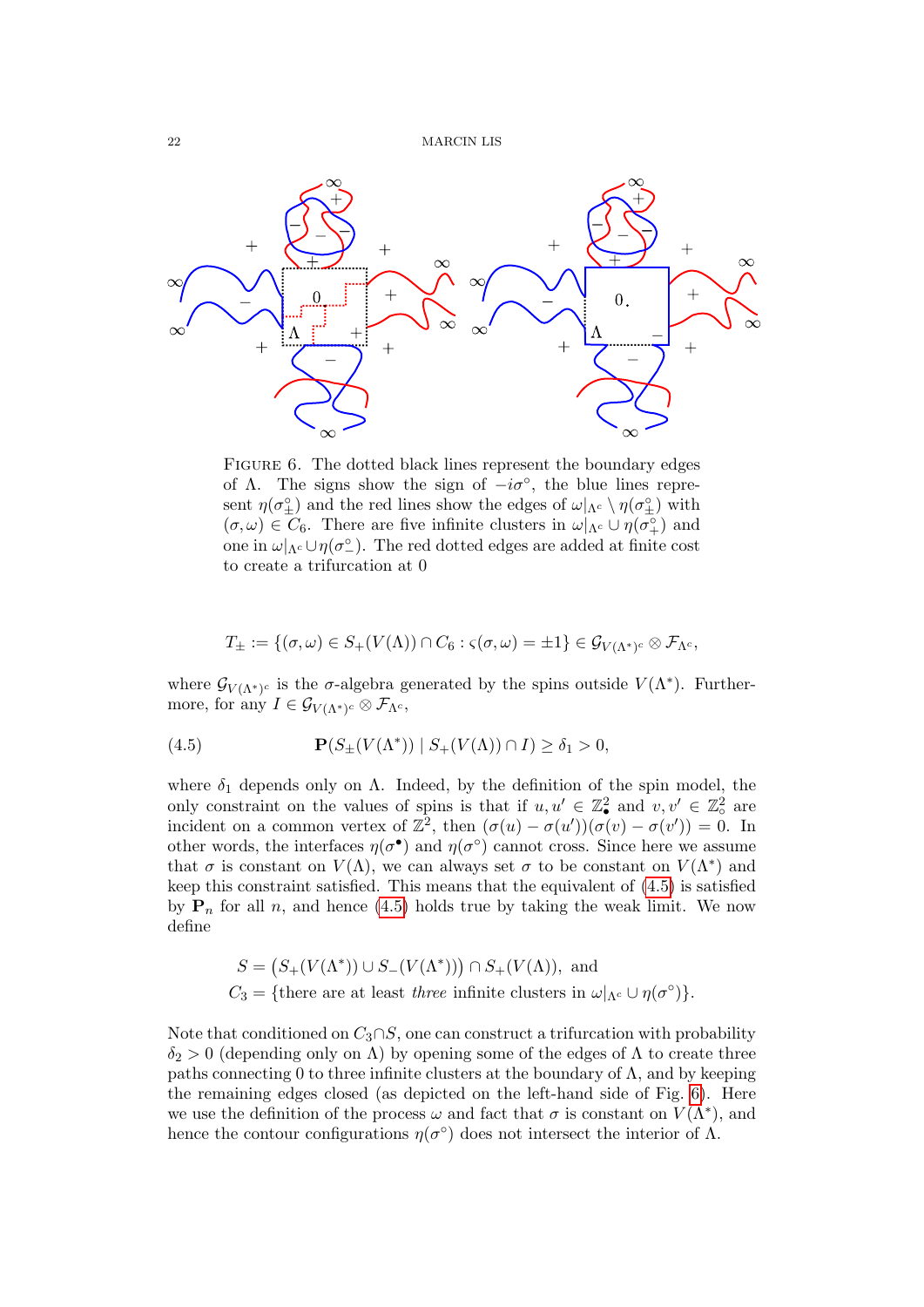All in all, we have

$$
\mathbf{P}(0 \text{ is a trifurcation}) \ge \delta_2 \mathbf{P}(C_3 \cap S)
$$

$$
\geq \delta_2[\mathbf{P}(S_+(V(\Lambda^*)) \cap T_+) + \mathbf{P}(S_-(V(\Lambda^*)) \cap T_-)]
$$
  
=  $\delta_2[\mathbf{P}(S_+(V(\Lambda^*))|T_+) \mathbf{P}(T_+) + \mathbf{P}(S_-(V(\Lambda^*))|T_-) \mathbf{P}(T_-)]$   
 $\geq \delta_1 \delta_2[\mathbf{P}(T_+) + \mathbf{P}(T_-)]$   
=  $\delta_1 \delta_2 \mathbf{P}(S_+(V(\Lambda)) \cap C_6)$   
=  $\delta_1 \delta_2 \mathbf{P}(S_+(V(\Lambda))|C_6)\mathbf{P}(C_6)$   
 $\geq \delta_1 \delta_2(\frac{1}{2})^{|V(\Lambda)|+1}$   
> 0.

Using arguments exactly as in [\[4\]](#page-23-20) we finish the proof.  $\Box$ 

We are finally ready to show that  $\omega$  does not percolate under **P**, which by Lemma [4.3](#page-18-2) will yield delocalization of the height function for  $c \in [\sqrt{2 + \sqrt{2}}, 2]$ .

*Proof of Proposition [4.4.](#page-18-3)* For  $u, u' \in \mathbb{Z}_\bullet^2$ , by Corollary [4.2](#page-18-1) we have

$$
\mathbf{P}(u \text{ connected to } u' \text{ in } \omega) = \lim_{N \to \infty} \mathbf{P}(u \text{ connected to } u' \text{ in } \omega|_{\Lambda_N})
$$
  
\n
$$
= \lim_{N \to \infty} \lim_{n \to \infty} \mathbf{P}_n(u \text{ connected to } u' \text{ in } \omega|_{\Lambda_N})
$$
  
\n
$$
\leq \lim_{n \to \infty} \mathbf{P}_n(u \text{ connected to } u' \text{ in } \omega)
$$
  
\n
$$
= \lim_{n \to \infty} \mathbf{E}_{\mu_n^0}[\sigma(u)\sigma(u')]
$$
  
\n
$$
= \mathbf{E}_{\mu}[\sigma(u)\sigma(u')].
$$

The second last equality follows from the Edwards–Sokal property [\(4.2\)](#page-19-1), and the last one from Proposition [4.1.](#page-17-1) Combining this with the decorrelation of spins from Theorem [3.4,](#page-15-3) we get that

<span id="page-22-1"></span>(4.6)  $\mathbf{P}(u \text{ connected to } u' \text{ in } \omega) \to 0 \text{ as } |u - u'| \to \infty.$  $|u-u'| \rightarrow \infty.$ 

To finish the proof, we now proceed by contradiction along classical lines. We assume that  $P(\exists \text{ an infinite cluster of } \omega) > 0$ , and by ergodicity of P from Corollary [4.2](#page-18-1) and Lemma [4.7,](#page-20-0) we have that

 ${\bf P}(\exists$  a unique infinite cluster of  $\omega$ ) = 1.

We now fix a box  $\Lambda \subset E(\mathbb{Z}_\bullet^2)$  so large that

<span id="page-22-0"></span>(4.7) **P**(the infinite cluster of 
$$
\omega
$$
 intersects  $\Lambda$ )  $\geq 3/4$ .

Let

 $A = \{\text{the infinite cluster of }\omega\text{ intersects }u + \Lambda\text{ and }u' + \Lambda\},\$ 

 $B = \{\omega \text{ is constant and equal to } 1 \text{ on } u + \Lambda \text{ and } u' + \Lambda \}.$ 

Then, by translation invariance and [\(4.7\)](#page-22-0) we have  $P(A) \ge 1/2$ , and by insertion tolerance from Lemma [4.6,](#page-19-3) we have  $P(B | A) \geq \epsilon^{2|\Lambda|} P(A)$ , where  $\epsilon > 0$  is as in [\(3.1\)](#page-10-4). We can now write

 $\mathbf{P}(u \text{ connected to } u' \text{ in } \omega) \geq \mathbf{P}(A \cap B) \geq \epsilon^{2|\Lambda|}/2.$ 

Since this lower bound is positive and independent of  $u$  and  $u'$ , we get a contra-diction with [\(4.6\)](#page-22-1), and we finish the proof.  $\Box$